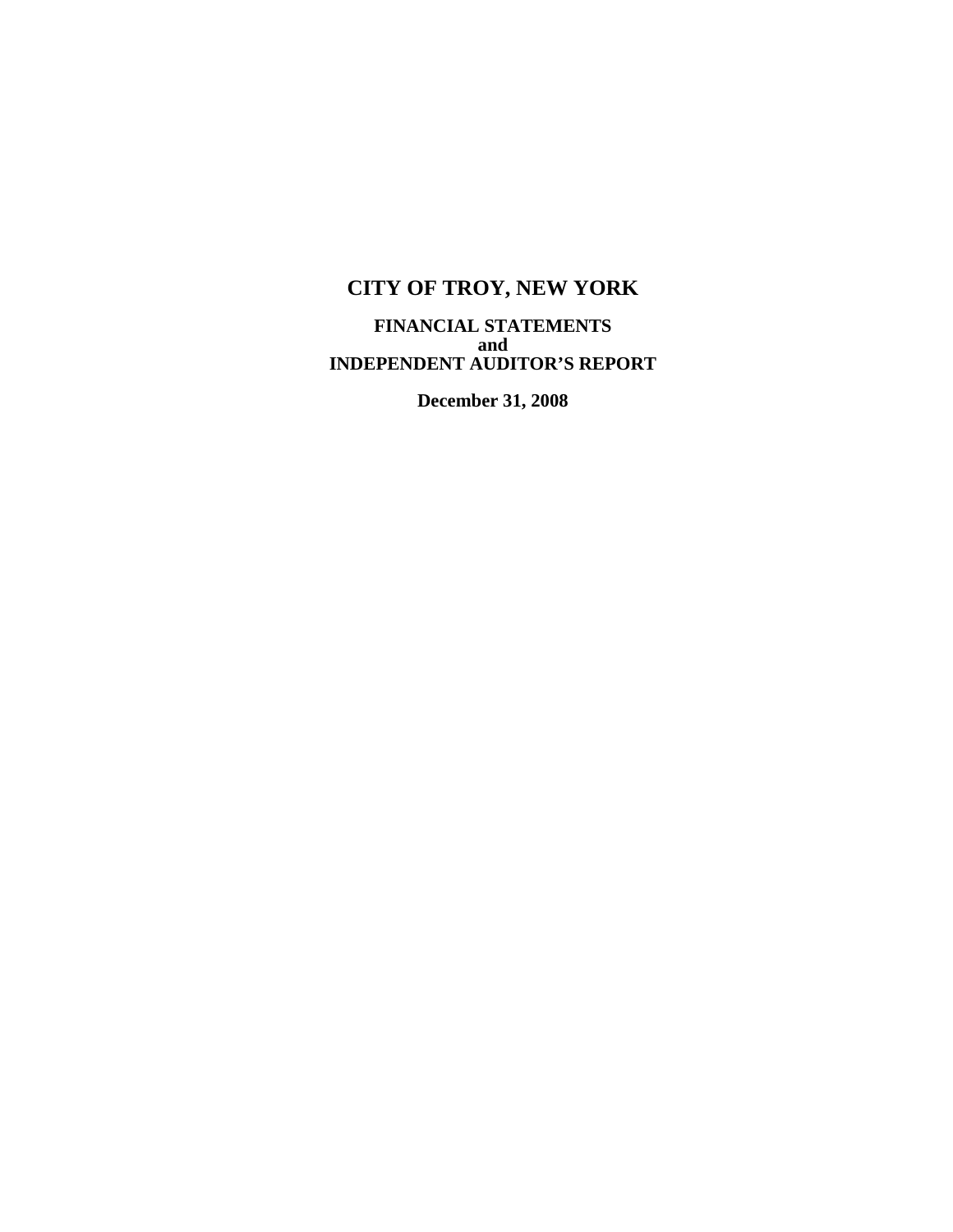#### **FINANCIAL STATEMENTS and INDEPENDENT AUDITOR'S REPORT**

## **December 31, 2008**

### **C O N T E N T S**

Page

#### **INDEPENDENT AUDITOR'S REPORT** 1

### **FINANCIAL STATEMENTS**

| Balance Sheet - All Fund Types and Account Groups                              |                |
|--------------------------------------------------------------------------------|----------------|
| Statement of Revenues, Expenditures, and Changes in Fund Balance -             |                |
| All Governmental Fund Types and Expendable Trust Funds                         | $\mathcal{R}$  |
| Statement of Revenues, Expenditures, and Changes in Fund                       |                |
| Balance - Budget and Actual - General and Combining Special Revenue Fund Types | $\overline{A}$ |
| <b>Notes to Financial Statements</b>                                           | $5-29$         |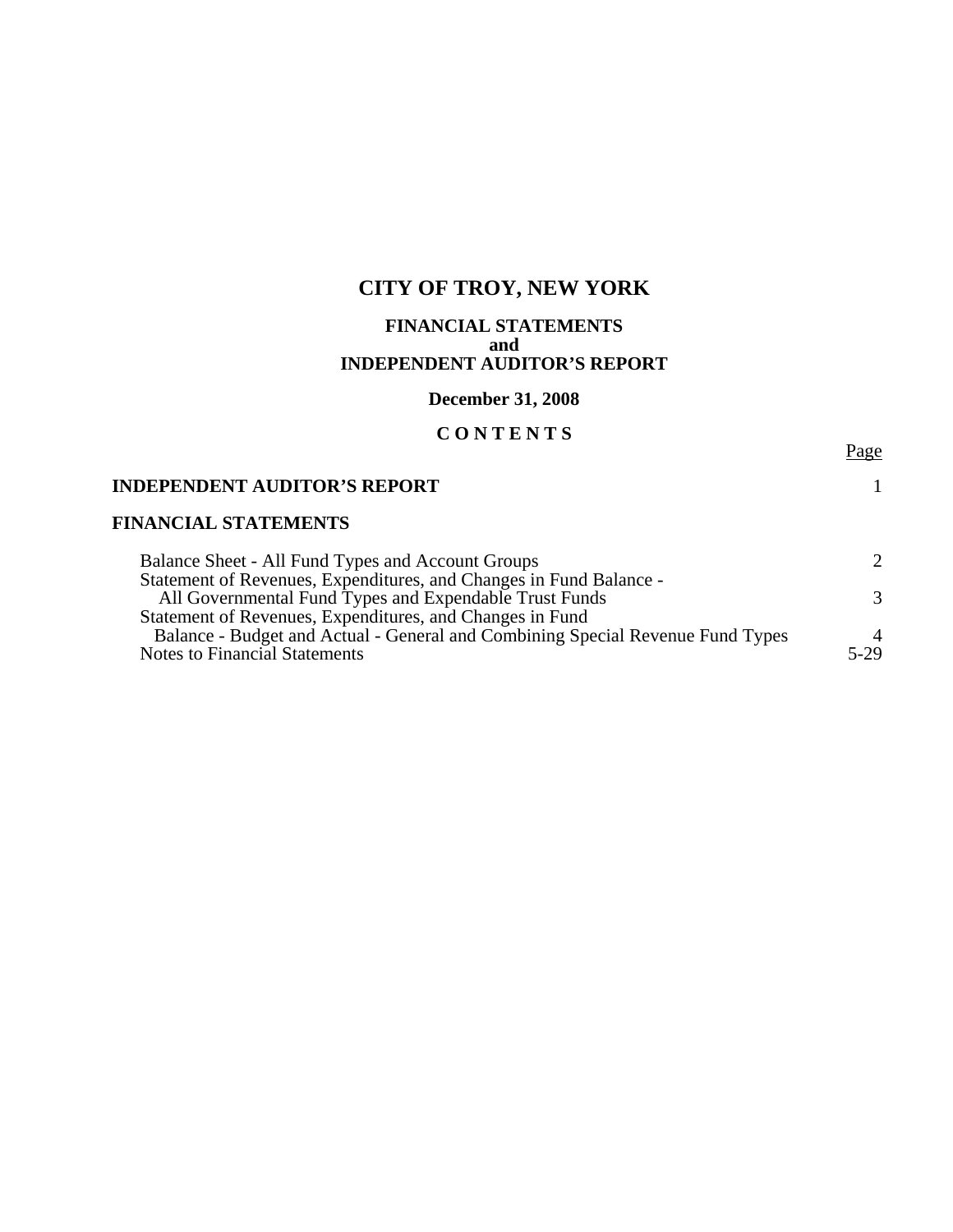#### **INDEPENDENT AUDITOR'S REPORT**

Mayor and Members of the City Council City of Troy, New York

We have audited the accompanying financial statements of the City of Troy, New York (City), as of and for the year ended December 31, 2008. These financial statements are the responsibility of the City's management. Our responsibility is to express an opinion on these financial statements based on our audit.

 We conducted our audit in accordance with auditing standards generally accepted in the United States of America and *Government Auditing Standards* issued by the Comptroller General of the United States. Those standards require that we plan and perform the audit to obtain reasonable assurance about whether the financial statements are free of material misstatement. An audit includes examining, on a test basis, evidence supporting the amounts and disclosures in the financial statements. An audit also includes assessing the accounting principles used and significant estimates made by management, as well as evaluating the overall financial statements presentation. We believe our audit provides a reasonable basis for our opinion.

 As more fully described in Note A to the combining financial statements, the City prepared these financial statements using statutory accounting practices prescribed by the New York State Office of the State Comptroller for reporting to that office, which practices differ from accounting principles generally accepted in the United States of America. The effects on the financial statements of the variances between the statutory basis of accounting and accounting principles generally accepted in the United States of America, although not readily determinable, are presumed to be material.

 In our opinion, the financial statements referred to above, present fairly, in all material respects, the financial position of the City of Troy, New York, as of December 31, 2008, and the results of its operations for the year then ended, on the basis of accounting described in Note A.

 In accordance with *Government Auditing Standards*, we have issued our report dated August 12, 2009, on our consideration of the City of Troy, New York's internal control over financial reporting and our tests of its compliance with certain provisions of laws, regulations, contracts, and grants. That report is an integral part of an audit performed in accordance with *Government Auditing Standards* and should be read in conjunction with this report in considering the results of our audit.

 This report is intended solely for the information and use of the management, members of the City Council, the New York State Office of the State Comptroller, and the various Federal funding sources and is not intended to be and should not be used by anyone other than these specified parties.

Ballam Sheedy Town & G up

Albany, New York August 12, 2009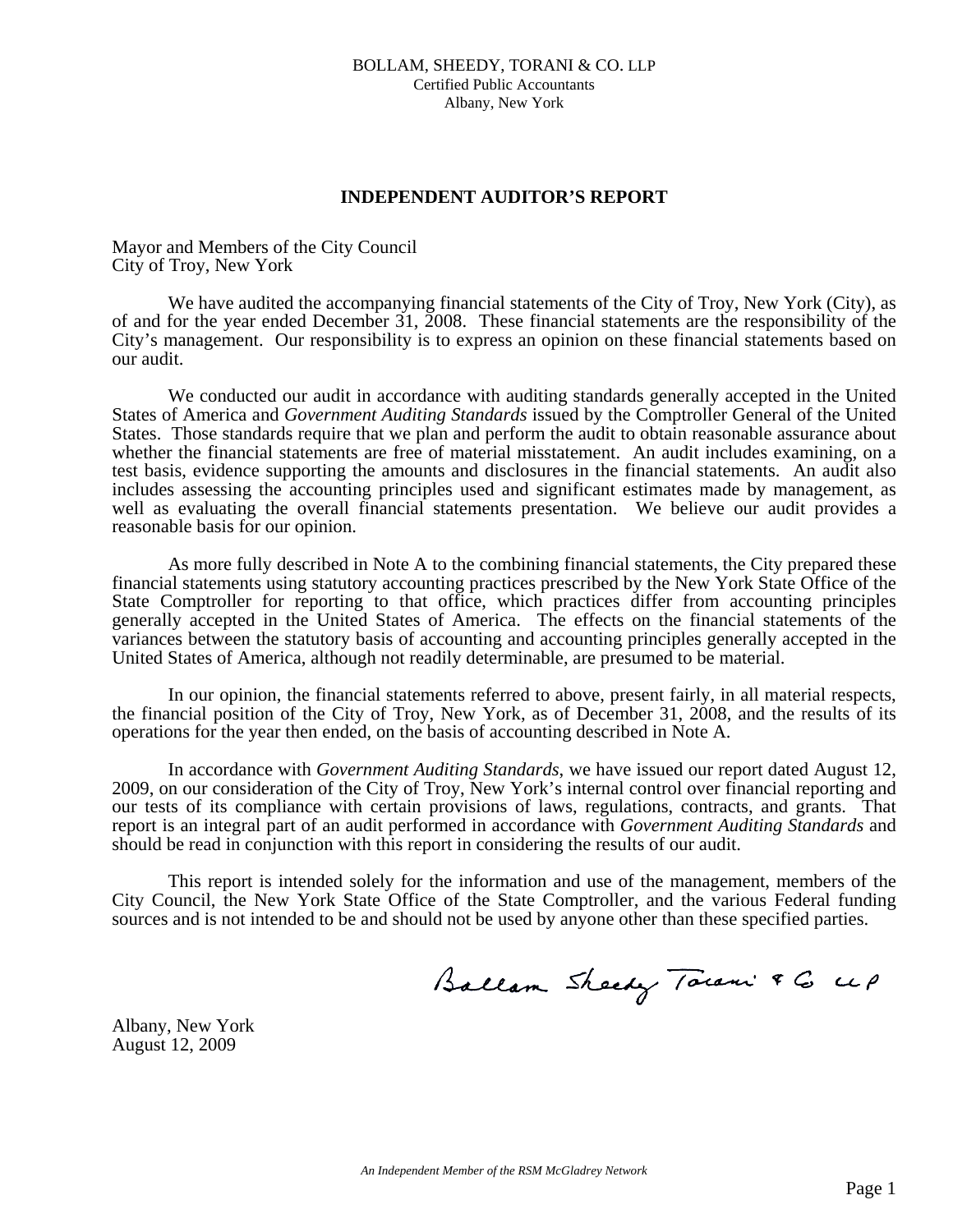#### **BALANCE SHEET - ALL FUND TYPES AND ACCOUNT GROUPS December 31, 2008**

|                                                                |                           |                           |                          | <b>Governmental Fund Types</b> |                          |                            | Fiduciary<br><b>Fund Types</b>                   | <b>Account Groups</b>                        |                                            |  |
|----------------------------------------------------------------|---------------------------|---------------------------|--------------------------|--------------------------------|--------------------------|----------------------------|--------------------------------------------------|----------------------------------------------|--------------------------------------------|--|
|                                                                | General                   | <b>Special</b><br>Grant   | Water                    | <b>Sewer</b>                   | Debt<br><b>Service</b>   | Capital<br><b>Projects</b> | Combined<br><b>Trust</b><br>and<br><b>Agency</b> | Non-current<br>Governmental<br><b>Assets</b> | Non-current<br>Governmental<br>Liabilities |  |
| <b>ASSETS AND OTHER DEBITS</b>                                 |                           |                           |                          |                                |                          |                            |                                                  |                                              |                                            |  |
| <b>ASSETS</b>                                                  |                           |                           |                          |                                |                          |                            |                                                  |                                              |                                            |  |
| Cash and cash equivalents                                      | $\mathbb{S}$<br>9.034.949 | 4,237,215<br>$\mathbb{S}$ | 6,376,802<br>\$          | 525,362<br>- \$                | - \$<br>60,866           | 1,627,609<br>\$            | \$1,461,162                                      | $\mathbb{S}$                                 | <sup>\$</sup>                              |  |
| Cash with fiscal agent                                         | 8,532,998                 |                           |                          |                                | 3,239,676                | 69,665                     |                                                  |                                              | $\sim$                                     |  |
| Taxes receivable, net                                          | 7,884,834                 |                           |                          |                                |                          |                            |                                                  |                                              |                                            |  |
| Other receivables                                              | 1,810,657                 | 478,275                   | 671,078                  | 494,139                        |                          |                            |                                                  |                                              |                                            |  |
| Due from other governments                                     | 4,060,262                 | 273,721                   | 2,169,191                |                                |                          | 804,354                    |                                                  |                                              |                                            |  |
| Due from other funds                                           | 2,013,481                 | 1,132,420                 |                          |                                | 127,654                  | 113,628                    | 39,792                                           |                                              |                                            |  |
| Prepaid and other assets                                       | $\sim$                    | ÷,                        | $\sim$                   |                                |                          | $\overline{\phantom{a}}$   | 36,338                                           |                                              |                                            |  |
| Fixed assets                                                   | ÷.                        |                           |                          |                                |                          |                            |                                                  | 213,161,529                                  |                                            |  |
|                                                                | 33,337,181                | 6,121,631                 | 9,217,071                | 1,019,501                      | 3,428,196                | 2,615,256                  | 1,537,292                                        | 213,161,529                                  |                                            |  |
| <b>OTHER DEBITS</b>                                            |                           |                           |                          |                                |                          |                            |                                                  |                                              |                                            |  |
| Amount to be provided for retirement of general long-term debt |                           |                           |                          |                                |                          |                            |                                                  |                                              | 84,160,425                                 |  |
|                                                                | \$33,337,181              | 6,121,631<br>\$           | 9,217,071<br>\$          | 1,019,501<br>\$                | \$<br>3,428,196          | \$<br>2,615,256            | 1,537,292<br>\$                                  | \$213,161,529                                | \$84,160,425                               |  |
| LIABILITIES, OTHER CREDITS, AND FUND BALANCE                   |                           |                           |                          |                                |                          |                            |                                                  |                                              |                                            |  |
| <b>LIABILITIES</b>                                             |                           |                           |                          |                                |                          |                            |                                                  |                                              |                                            |  |
| Accounts payable                                               | \$1,635,197               | 496,412<br>\$             | 67,303<br>- \$           | 7,354<br>- \$                  | $\mathcal{S}$            | 765,147                    | \$                                               | <sup>\$</sup>                                | $\mathbb{S}$                               |  |
| Retainage payable                                              |                           |                           |                          |                                |                          | 6,278                      |                                                  |                                              |                                            |  |
| Accrued liabilities                                            | 784,401                   |                           | 98,639                   | 25,962                         |                          |                            |                                                  |                                              |                                            |  |
| Other liabilities                                              | 1,239,051                 |                           | 8,202                    |                                |                          | $\sim$                     | 353,609                                          |                                              | 5,398,624                                  |  |
| Due to other governments                                       | 6,407,935                 | 214,643                   | $\overline{\phantom{a}}$ |                                |                          |                            |                                                  |                                              | 4,182,348                                  |  |
| Due to other funds                                             | 565,647                   | 1,178,862                 | $\overline{a}$           | 300,846                        | 55,647                   | 143,279                    | 1,182,694                                        |                                              |                                            |  |
| Repayment agreements                                           |                           |                           |                          |                                |                          |                            |                                                  |                                              | 59,083,864                                 |  |
| Bond anticipation note payable                                 | ÷.                        |                           | $\overline{\phantom{a}}$ |                                | $\overline{\phantom{a}}$ | 450,000                    |                                                  |                                              |                                            |  |
| Bonds payable                                                  |                           |                           |                          |                                |                          |                            |                                                  |                                              | 7,613,377                                  |  |
| Bond interest and matured bonds payable                        |                           |                           | 41,365                   |                                |                          |                            |                                                  |                                              |                                            |  |
| Deferred revenue                                               | 5,771,625                 | 847,784                   |                          |                                |                          | 543,610                    |                                                  |                                              |                                            |  |
| Other post-employment benefits                                 |                           |                           |                          |                                |                          |                            |                                                  |                                              | 7,882,212                                  |  |
|                                                                | 16,403,856                | 2,737,701                 | 215,509                  | 334,162                        | 55,647                   | 1,908,314                  | 1,536,303                                        |                                              | 84,160,425                                 |  |
| <b>OTHER CREDITS</b>                                           |                           |                           |                          |                                |                          |                            |                                                  |                                              |                                            |  |
| Investment in general fixed assets                             |                           |                           |                          |                                |                          |                            |                                                  | 213,161,529                                  |                                            |  |
|                                                                |                           |                           |                          |                                |                          |                            |                                                  |                                              |                                            |  |
| <b>FUND BALANCE</b>                                            |                           |                           |                          |                                |                          |                            |                                                  |                                              |                                            |  |
| Reserved                                                       |                           |                           |                          |                                |                          |                            |                                                  |                                              |                                            |  |
| Encumbrances                                                   | 734,885                   | 641,934                   | 422,308                  | 384,051                        |                          | 3,734,271                  |                                                  |                                              |                                            |  |
| Special reserves                                               | 14,950,964                |                           |                          |                                |                          | ÷,                         |                                                  |                                              |                                            |  |
| Bonded debt                                                    |                           |                           |                          |                                | 3,372,549                |                            |                                                  |                                              |                                            |  |
| Unreserved - unappropriated                                    | 1,247,476                 | 2,741,996                 | 8,579,254                | 301,288                        |                          | (3,027,329)                | 989                                              |                                              |                                            |  |
|                                                                | 16,933,325                | 3,383,930                 | 9,001,562                | 685,339                        | 3,372,549                | 706,942                    | 989                                              |                                              |                                            |  |
|                                                                | \$33,337,181              | \$<br>6,121,631           | 9,217,071<br>\$          | 1,019,501<br>\$                | 3,428,196<br>\$          | 2,615,256<br>\$            | \$1,537,292                                      | \$213,161,529                                | \$84,160,425                               |  |

The accompanying Notes to Financial Statements are an integral part of these statements.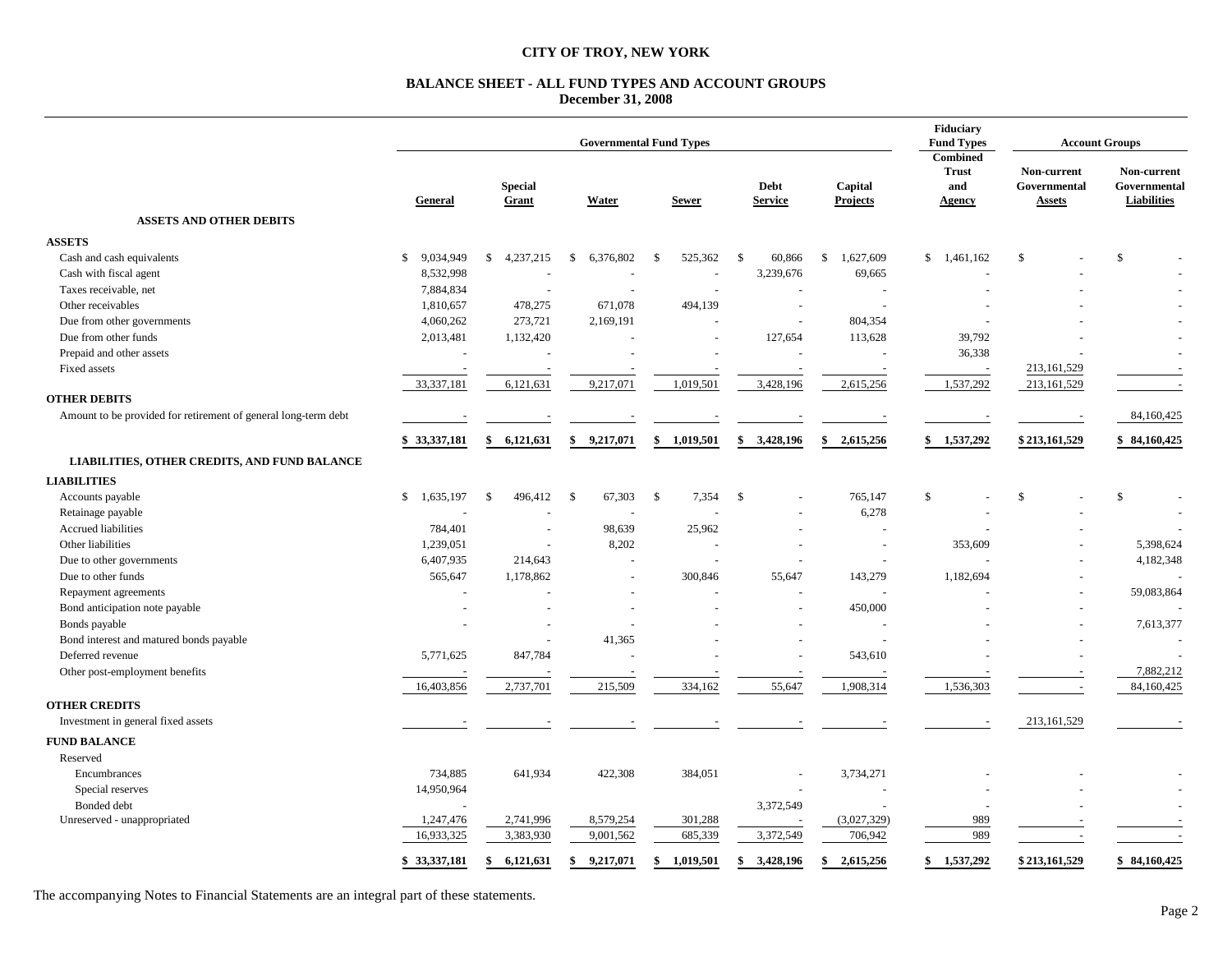#### **STATEMENT OF REVENUES, EXPENDITURES AND CHANGES IN FUND BALANCE - ALL GOVERNMENTAL FUND TYPES AND EXPENDABLE TRUST FUNDS Year Ended December 31, 2008**

|                                                                                                                             | <b>Governmental Fund Types</b> |                         |                        |                |                        |                            | Fiduciary<br><b>Fund Type</b>     |
|-----------------------------------------------------------------------------------------------------------------------------|--------------------------------|-------------------------|------------------------|----------------|------------------------|----------------------------|-----------------------------------|
|                                                                                                                             | General                        | <b>Special</b><br>Grant | Water                  | <b>Sewer</b>   | Debt<br><b>Service</b> | Capital<br><b>Projects</b> | <b>Expendable</b><br><b>Trust</b> |
| <b>REVENUES</b>                                                                                                             |                                |                         |                        |                |                        |                            |                                   |
| Real property taxes and tax items                                                                                           | \$18,967,884                   | \$<br>÷,                | $\mathbb{S}$           | $\mathbb{S}$   | $\mathbf{s}$           | $\mathcal{S}$              | $\mathbf{s}$                      |
| Nonproperty taxes                                                                                                           | 14,405,780                     |                         |                        |                |                        |                            |                                   |
| Departmental income                                                                                                         | 4,757,608                      | 479,922                 | 12,390,461             | 2,380,588      |                        |                            |                                   |
| Intergovernmental charges                                                                                                   | 424,264                        |                         | 28,350                 |                |                        |                            |                                   |
| Use of money and property                                                                                                   | 475,479                        | 43,976                  | 327,545                | 15,877         | 181,788                | 29,437                     |                                   |
| Licenses and permits                                                                                                        | 1,402,120                      |                         | 13,440                 |                |                        |                            |                                   |
| Fines and forfeitures                                                                                                       | 788,343                        | 334,669                 |                        |                |                        |                            |                                   |
| Sale of property and compensation for loss                                                                                  | 30,988                         |                         | 37,520                 |                |                        |                            |                                   |
| Miscellaneous local sources                                                                                                 | 962,308                        | 567,957                 | 63,490                 | 9,362          |                        | 2,238                      | 29,569                            |
| Interfund                                                                                                                   | 1,881,360                      |                         | 327,000                |                |                        |                            |                                   |
| State aid                                                                                                                   | 15,664,685                     | 34,457                  |                        |                |                        | 335,493                    |                                   |
| Federal aid                                                                                                                 | 448,324                        | 5,724,078               |                        |                |                        | 1,099,322                  |                                   |
| Total revenues                                                                                                              | 60,209,143                     | 7,185,059               | 13,187,806             | 2,405,827      | 181,788                | 1,466,490                  | 29,569                            |
| <b>EXPENDITURES</b>                                                                                                         |                                |                         |                        |                |                        |                            |                                   |
| General governmental support                                                                                                | 8,533,208                      |                         | 318,546                |                | 5,647                  |                            |                                   |
| Public safety                                                                                                               | 30,757,221                     |                         |                        |                |                        |                            |                                   |
| Health                                                                                                                      | 132,357                        |                         |                        |                |                        |                            |                                   |
| Transportation                                                                                                              | 3,886,634                      |                         |                        |                |                        |                            |                                   |
| Cultural and recreation                                                                                                     | 2,875,945                      |                         |                        |                |                        |                            |                                   |
| Home and community services                                                                                                 | 3,999,385                      | 5,360,392               | 7,327,499              | 2,254,694      |                        |                            |                                   |
| Employee benefits                                                                                                           | 3,838,977                      |                         |                        |                |                        |                            | 29,569                            |
| <b>CAPITAL EXPENDITURES</b>                                                                                                 |                                |                         |                        |                |                        |                            |                                   |
| General government support                                                                                                  | 56,469                         |                         | 29,000                 |                |                        | 98,090                     |                                   |
| Public safety                                                                                                               | 437,696                        |                         |                        |                |                        | 241,430                    |                                   |
| Transportation                                                                                                              | 143,916                        |                         |                        |                |                        | 1,473,753                  |                                   |
| Culture and recreation                                                                                                      | 37,879                         |                         |                        |                |                        | 313,721                    |                                   |
| Home and community service                                                                                                  |                                | ٠                       | 330,223                | 50,113         |                        | 137,244                    |                                   |
| <b>DEBT SERVICE</b>                                                                                                         |                                |                         |                        |                |                        |                            |                                   |
| Principal                                                                                                                   | 3,811,738                      |                         | 263,430                | 38,700         |                        |                            |                                   |
| Interest                                                                                                                    | 2,569,757                      |                         | 319,264                | 35,109         |                        |                            |                                   |
| Total expenditures                                                                                                          | 61,081,182                     | 5,360,392               | 8,587,962              | 2,378,616      | 5,647                  | 2,264,238                  | 29,569                            |
| Excess (deficiency) of revenues over (under) expenditures                                                                   | (872, 039)                     | 1,824,667               | 4,599,844              | 27,211         | 176,141                | (797, 748)                 |                                   |
|                                                                                                                             |                                |                         |                        |                |                        |                            |                                   |
| OTHER FINANCING SOURCES (USES)                                                                                              |                                |                         |                        |                |                        |                            |                                   |
| Operating transfers in<br>Operating transfers out                                                                           | 1,718,669<br>(925, 276)        | 275,276<br>(103, 914)   | 616,505<br>(1,472,000) |                | 58,469<br>(239, 722)   | 801,968<br>(729, 975)      |                                   |
| Proceeds of obligations                                                                                                     |                                |                         |                        |                |                        | 225,000                    |                                   |
| Total other financing sources (uses)                                                                                        | 793,393                        | 171,362                 | (855, 495)             |                | (181, 253)             | 296,993                    | $\sim$                            |
|                                                                                                                             |                                |                         |                        |                |                        |                            |                                   |
| Excess (deficiency) of revenues and other financing sources over (under)<br>expenditures and other financing sources (uses) | (78, 646)                      | 1,996,029               | 3,744,349              | 27,211         | (5, 112)               | (500, 755)                 |                                   |
| FUND BALANCE, beginning of year                                                                                             | 17,011,971                     | 1,387,901               | 5,257,213              | 658,128        | 3,377,661              | 1,207,697                  | 989                               |
|                                                                                                                             |                                |                         |                        |                |                        |                            |                                   |
| FUND BALANCE, end of year                                                                                                   | \$16.933.325                   | 3.383.930<br>\$         | 9,001,562<br>\$        | 685.339<br>-\$ | 3.372.549<br>\$        | 706.942<br>\$              | 989                               |

The accompanying Notes to Financial Statements are an integral part of these statements.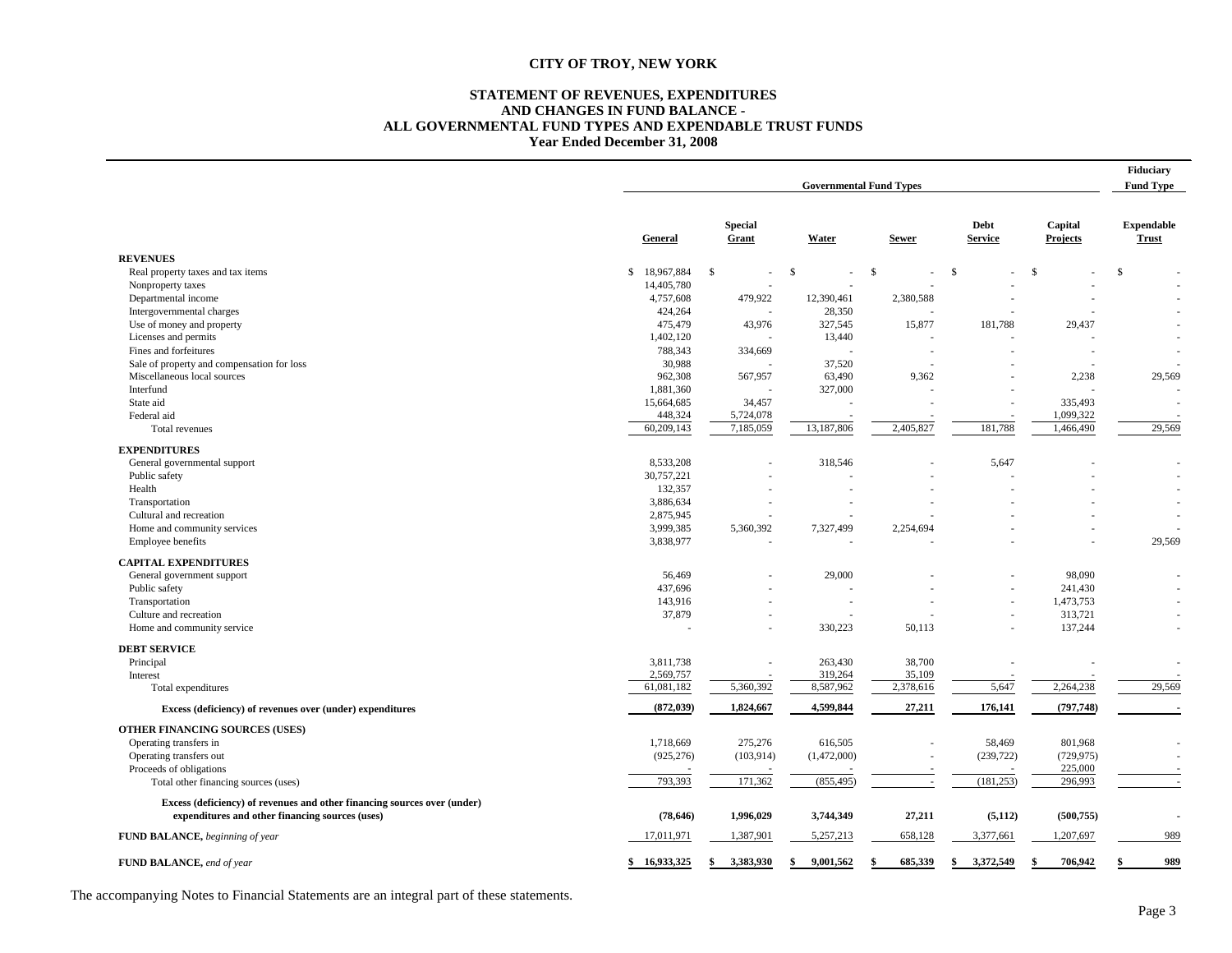#### **STATEMENT OF REVENUES, EXPENDITURES, AND CHANGES IN FUND BALANCE - BUDGET AND ACTUAL - GENERAL FUND COMBINING SPECIAL REVENUE FUND TYPES Year Ended December 31, 2008**

|                                                           | <b>General Fund</b> |               |    | <b>Special Revenue Funds*</b> |                      |               |     | <b>Totals</b> |               |                 |  |               |     |               |    |                 |
|-----------------------------------------------------------|---------------------|---------------|----|-------------------------------|----------------------|---------------|-----|---------------|---------------|-----------------|--|---------------|-----|---------------|----|-----------------|
|                                                           |                     |               |    |                               | <b>Variance</b>      |               |     |               |               | <b>Variance</b> |  |               |     |               |    | <b>Variance</b> |
|                                                           |                     | Modified      |    |                               | Favorable            | Modified      |     |               |               | Favorable       |  | Modified      |     |               |    | Favorable       |
|                                                           |                     | <b>Budget</b> |    | Actual                        | (Unfavorable)        | <b>Budget</b> |     | Actual        |               | (Unfavorable)   |  | <b>Budget</b> |     | Actual        |    | (Unfavorable)   |
| <b>REVENUES</b>                                           |                     |               |    |                               |                      |               |     |               |               |                 |  |               |     |               |    |                 |
| Real property taxes and tax items                         | \$                  | 19,578,834    | -8 | 18,967,884                    | $(610,950)$ \$<br>-S |               | -\$ |               | <sup>\$</sup> |                 |  | 19,578,834    | -\$ | 18,967,884    | S. | (610,950)       |
| Nonproperty taxes                                         |                     | 13,650,000    |    | 14,405,780                    | 755,780              |               |     |               |               |                 |  | 13,650,000    |     | 14,405,780    |    | 755,780         |
| Departmental income                                       |                     | 4,940,802     |    | 4,757,608                     | (183, 194)           | 11,803,121    |     | 14,771,049    |               | 2,967,928       |  | 16,743,923    |     | 19,528,657    |    | 2,784,734       |
| Intergovernmental charges                                 |                     | 427,281       |    | 424,264                       | (3,017)              | 28,450        |     | 28,350        |               | (100)           |  | 455,731       |     | 452,614       |    | (3,117)         |
| Use of money and property                                 |                     | 622,000       |    | 475,479                       | (146, 521)           | 163,624       |     | 343,422       |               | 179,798         |  | 785,624       |     | 818,901       |    | 33,277          |
| Licenses and permits                                      |                     | 694,600       |    | 1,402,120                     | 707,520              | 12,500        |     | 13,440        |               | 940             |  | 707,100       |     | 1,415,560     |    | 708,460         |
| Fines and forfeitures                                     |                     | 1,075,500     |    | 788,343                       | (287, 157)           | 500           |     |               |               | (500)           |  | 1,076,000     |     | 788,343       |    | (287, 657)      |
| Sale of property and compensation for loss                |                     | 49,189        |    | 30,988                        | (18,201)             | 62,000        |     | 37,520        |               | (24, 480)       |  | 111,189       |     | 68,508        |    | (42, 681)       |
| Miscellaneous local sources                               |                     | 293,103       |    | 962,308                       | 669,205              | 42,200        |     | 72,852        |               | 30,652          |  | 335,303       |     | 1,035,160     |    | 699,857         |
| Interfund                                                 |                     | 2,361,541     |    | 1,881,360                     | (480, 181)           | 327,100       |     | 327,000       |               | (100)           |  | 2,688,641     |     | 2,208,360     |    | (480, 281)      |
| State aid                                                 |                     | 14,359,624    |    | 15,664,685                    | 1,305,061            |               |     |               |               |                 |  | 14,359,624    |     | 15,664,685    |    | 1,305,061       |
| Federal aid                                               |                     | 634,921       |    | 448,324                       | (186, 597)           |               |     |               |               |                 |  | 634,921       |     | 448,324       |    | (186, 597)      |
| Total revenues                                            |                     | 58,687,395    |    | 60,209,143                    | 1,521,748            | 12,439,495    |     | 15,593,633    |               | 3,154,138       |  | 71,126,890    |     | 75,802,776    |    | 4,675,886       |
| <b>EXPENDITURES</b>                                       |                     |               |    |                               |                      |               |     |               |               |                 |  |               |     |               |    |                 |
| General governmental support                              |                     | 8,844,571     |    | 8,589,677                     | 254,894              | 417,799       |     | 347,546       |               | 70,253          |  | 9,262,370     |     | 8,937,223     |    | 325,147         |
| Public safety                                             |                     | 31,538,878    |    | 31,194,917                    | 343,961              |               |     |               |               | $\sim$          |  | 31,538,878    |     | 31,194,917    |    | 343,961         |
| Health                                                    |                     | 141,222       |    | 132,357                       | 8,865                |               |     |               |               |                 |  | 141,222       |     | 132,357       |    | 8,865           |
| Transportation                                            |                     | 3,766,486     |    | 4,030,550                     | (264, 064)           |               |     |               |               |                 |  | 3,766,486     |     | 4,030,550     |    | (264, 064)      |
| Culture and recreation                                    |                     | 2,994,827     |    | 2,913,824                     | 81,003               |               |     |               |               |                 |  | 2,994,827     |     | 2,913,824     |    | 81,003          |
| Home and community services                               |                     | 4,097,406     |    | 3,999,385                     | 98,021               | 11,253,887    |     | 9,962,529     |               | 1,291,358       |  | 15,351,293    |     | 13,961,914    |    | 1,389,379       |
| <b>Employee benefits</b>                                  |                     | 3,891,381     |    | 3,838,977                     | 52,404               |               |     |               |               |                 |  | 3,891,381     |     | 3,838,977     |    | 52,404          |
| Debt service                                              |                     |               |    |                               |                      |               |     |               |               |                 |  |               |     |               |    |                 |
| Principal                                                 |                     | 3,811,738     |    | 3,811,738                     |                      | 222,130       |     | 302,130       |               | (80,000)        |  | 4,033,868     |     | 4,113,868     |    | (80,000)        |
| Interest                                                  |                     | 2,572,309     |    | 2,569,757                     | 2,552                | 214,406       |     | 354,373       |               | (139, 967)      |  | 2,786,715     |     | 2,924,130     |    | (137, 415)      |
| Total expenditures                                        |                     | 61,658,819    |    | 61,081,182                    | 577,637              | 12,108,222    |     | 10,966,578    |               | 1,141,644       |  | 73,767,041    |     | 72,047,760    |    | 1,719,281       |
|                                                           |                     |               |    |                               |                      |               |     |               |               |                 |  |               |     |               |    |                 |
| Excess (deficiency) of revenues over (under) expenditures |                     | (2,971,424)   |    | (872, 039)                    | 2,099,385            | 331,273       |     | 4,627,055     |               | 4,295,782       |  | (2,640,151)   |     | 3,755,016     |    | 6,395,167       |
| OTHER FINANCING SOURCES (USES)                            |                     |               |    |                               |                      |               |     |               |               |                 |  |               |     |               |    |                 |
| Appropriated fund balance                                 |                     | 2,133,777     |    |                               | (2, 133, 777)        | 650,327       |     |               |               | (650, 327)      |  | 2,784,104     |     |               |    | (2,784,104)     |
| Operating transfers in                                    |                     | 1,552,647     |    | 1,718,669                     | 166,022              | 490,400       |     | 616,505       |               | 126,105         |  | 2,043,047     |     | 2,335,174     |    | 292,127         |
| Operating transfers out                                   |                     | (715,000)     |    | (925, 276)                    | (210, 276)           | (1,472,000)   |     | (1,472,000)   |               |                 |  | (2,187,000)   |     | (2, 397, 276) |    | (210, 276)      |
| Total other financing sources (uses)                      |                     | 2,971,424     |    | 793,393                       | (2,178,031)          | (331, 273)    |     | (855, 495)    |               | 126,105         |  | 2,640,151     |     | (62, 102)     |    | (2,702,253)     |
| Excess of revenues and other financing sources            |                     |               |    |                               |                      |               |     |               |               |                 |  |               |     |               |    |                 |
| over expenditures and other financing sources             |                     |               |    | (78, 646)                     | (78, 646)<br>-\$     |               |     | 3,771,560     | \$            | 4,421,887       |  |               |     | 3,692,914     | \$ | 3,692,914       |
| FUND BALANCE, beginning of year                           |                     |               |    | 17,011,971                    |                      |               |     | 5,915,341     |               |                 |  |               |     | 22,927,312    |    |                 |
| FUND BALANCE, end of year                                 |                     |               |    | 16,933,325                    |                      |               |     | 9,686,901     |               |                 |  |               | \$. | 26,620,226    |    |                 |

\* Excludes Special Grant Fund and Troy Urban Renewal Agency, see Note A4.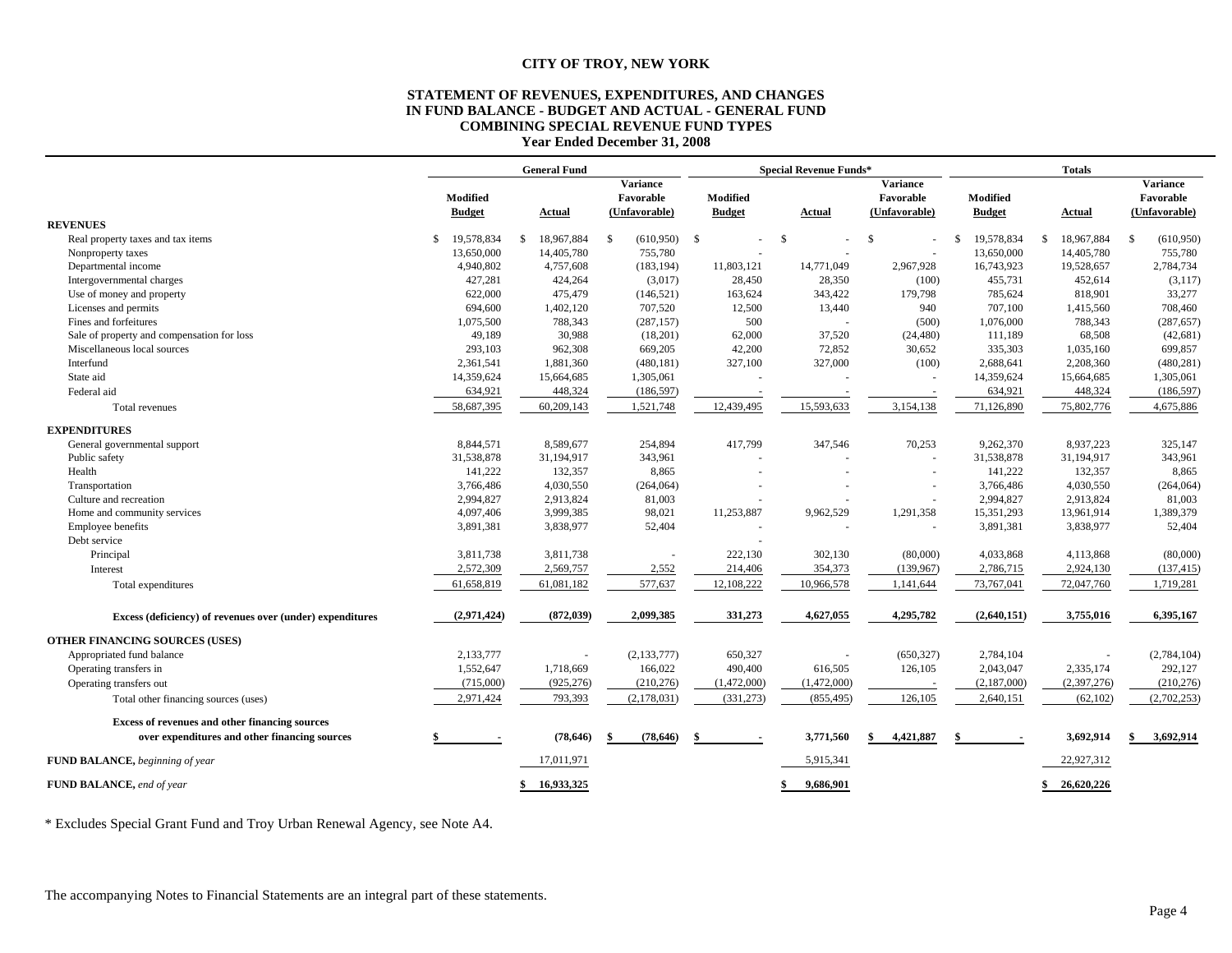#### **NOTES TO FINANCIAL STATEMENTS December 31, 2008**

#### **NOTE A - SUMMARY OF SIGNIFICANT ACCOUNTING POLICIES**

 The City of Troy, New York (City) has elected to prepare its financial statements on the statutory basis required by the New York State Office of the State Comptroller for annual reports to that office. This statutory basis is another comprehensive basis which varies from accounting principles generally accepted in the United States of America (GAAP) primarily in accounting for governmental units. The Governmental Accounting Standards Board (GASB) is the accepted standard-setting body for establishing governmental accounting and financial reporting principles.

 In preparing the financial statements in conformity with the accounting principles described above, management is required to make estimates and assumptions that affect the reported amounts of assets and liabilities, the disclosure of contingent assets and liabilities at the date of the financial statements, and the reported amounts of revenues and expenditures during the reporting period. Actual results could differ from those estimates.

 A summary of the significant accounting policies consistently applied in the preparation of the accompanying basic financial statements follows.

#### *1. Financial Reporting Entity*

 The City was established during 1789 within the County of Rensselaer (County); was incorporated during 1816; and is governed by its Charter, the General City Law, other general laws of the State of New York, and various local laws. The Mayor is responsible for overall operations and serves as Chief Executive Officer. The City Comptroller serves as Chief Fiscal Officer. All legislative power of the City is vested in the City Council, whose powers are specified in Section 2.08 of the City Charter.

 The City provides several services, including general government support, police and fire protection, refuse and garbage collection, water and sewer service, and recreation services.

 In evaluating how to define the City for financial reporting purposes, management has considered all potential component units. The decision to include a potential component unit in the reporting entity was made by applying the criteria set forth in accounting principles generally accepted in the United States of America. The basic, but not the only, criterion for including a potential component unit within the reporting entity is the governing body's ability to exercise oversight responsibility. The most significant manifestation of this ability is financial interdependence. Other manifestations of the ability to exercise oversight responsibility include, but are not limited to, the selection of governing authority, the designation of management, the ability to influence operations significantly, and accountability for fiscal matters. A second criterion used in evaluating potential component units is the scope of public service. Application of this criterion involves considering whether the activity benefits the City and/or its citizens, or whether the activity is conducted within the geographic boundaries of the City and is generally available to its citizens. A third criterion used in evaluating potential component units is the existence of special financing relationships, regardless of whether the City is able to exercise oversight responsibilities.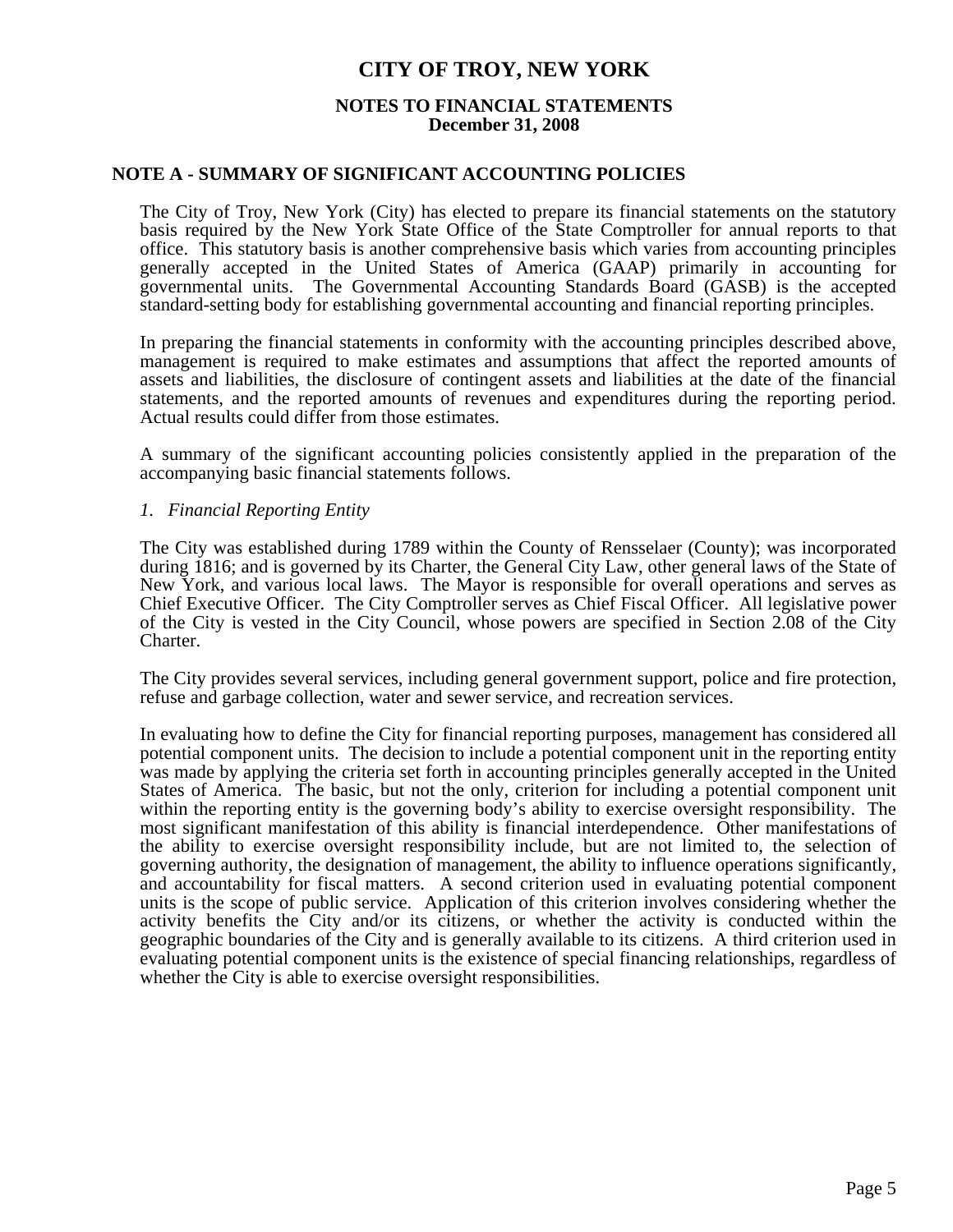#### **NOTES TO FINANCIAL STATEMENTS December 31, 2008**

#### **NOTE A - SUMMARY OF SIGNIFICANT ACCOUNTING POLICIES - Continued**

#### *1. Financial Reporting Entity* - Continued

 Based on the application of these criteria, a brief review of each potential component unit addressed in defining the City's reporting entity follows:

#### Excluded From the Reporting Entity

 Although the following organizations, functions, or activities are related to the City, they are not included in the City reporting entity for the reasons noted:

#### Municipal Assistance Corporation for the City of Troy

 The Municipal Assistance Corporation for the City of Troy (MAC) was created during 1995 under the provisions of Section 3053 of the Financial Control Act (see Note J). The MAC is an authority of the State of New York. The members of the authority have complete responsibility for managing the MAC and are not presumed to be a component unit of the City. The enabling legislation creating the MAC was amended June 29, 1995, with an effective date of July 19, 1995, and was again amended August 5, 1996.

#### City of Troy Supervisory Board

 Per the provision of Chapter 721 of the Laws of 1994 as amended by Chapters 187 and 188 of the Laws of 1995 and Chapters 444 and 445 of the Laws of 1996 (see Note J), the State Legislature created the City of Troy Supervisory Board. Per the legislation, the City is to establish a general debt service fund to be overseen by the New York State Office of the State Comptroller. The City does not have any oversight responsibility over the Supervisory Board.

#### Troy Industrial Development Authority

 The Troy Industrial Development Authority (IDA) is a Public Benefit Corporation created by the State Legislature to promote the economic welfare, recreation opportunities, and prosperity of City inhabitants. Members of the IDA are appointed by the Mayor and confirmed by the City Council, but the City exercises no oversight responsibility. IDA members have complete responsibility for management of the IDA and accountability for fiscal matters. The City is not liable for IDA bonds or notes.

#### Troy Local Development Corporation

 The Troy Local Development Corporation (LDC) was incorporated in the State of New York in November 1988. The LDC's primary purpose is to maintain and develop the economic climate of the City through the promotion of employment and attraction of new businesses. Effective for the year ended December 31, 2008, the LDC is required to have an annual independent audit completed of their financial statements.

The LDC is exempt from income taxes under Section  $501(c)(3)$  of the Internal Revenue Code. It is classified as a private foundation under Sections 507(d) and 4940 of the Internal Revenue Code and qualifies for the charitable contribution deduction for individual donors.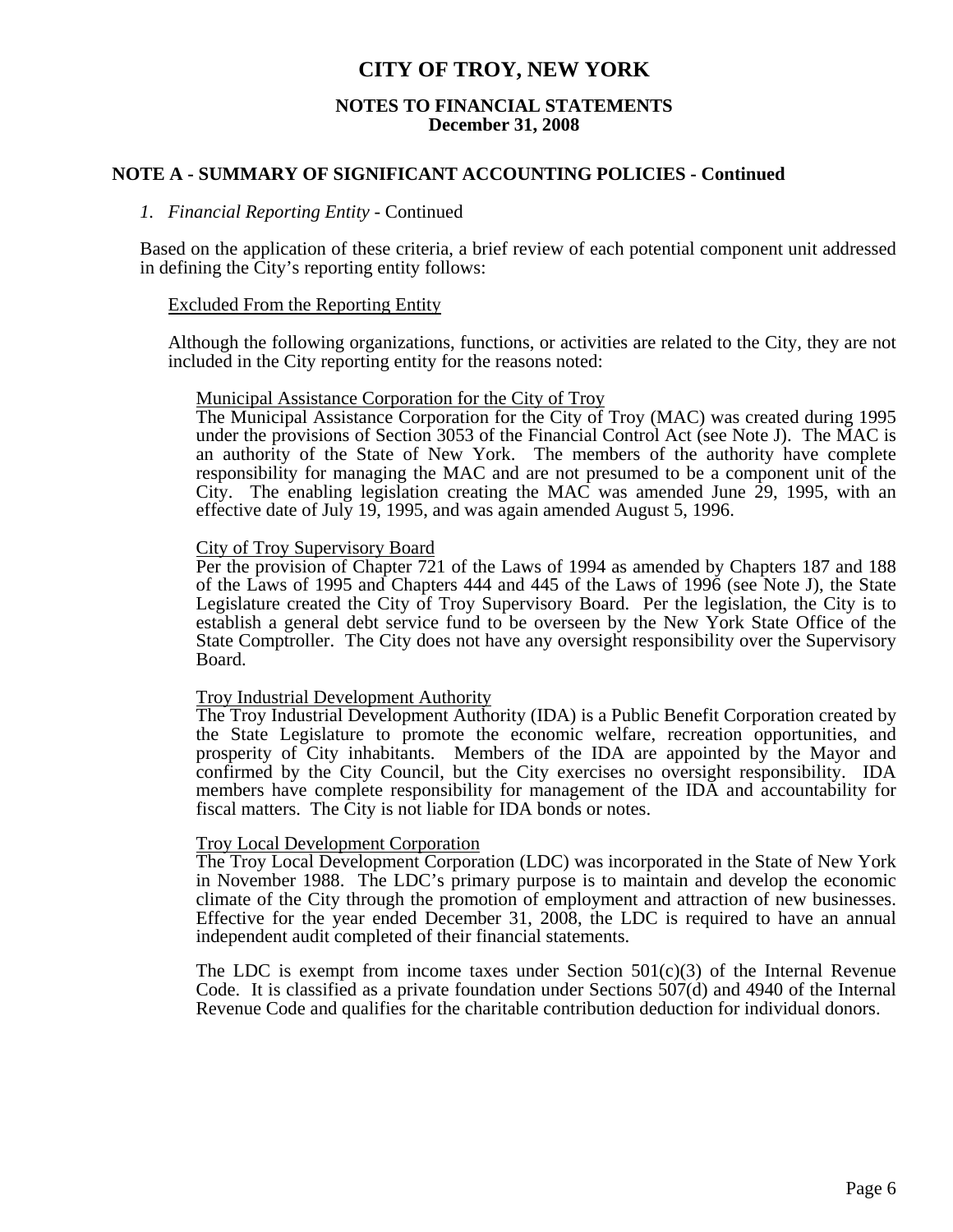#### **NOTES TO FINANCIAL STATEMENTS December 31, 2008**

### **NOTE A - SUMMARY OF SIGNIFICANT ACCOUNTING POLICIES - Continued**

#### *1. Financial Reporting Entity* - Continued

#### Excluded From the Reporting Entity - Continued

Troy City and Lansingburgh Central School Districts

 The Troy City and Lansingburgh Central School Districts (School Districts) were created by State legislation, which designated the School Boards as the governing authorities. School Board members are elected by the qualified voters of the School Districts. The Boards designate management and exercise complete responsibility for all fiscal matters. The City Council exercises no oversight over the School Districts' operations.

#### Troy Housing Authority

 The Troy Housing Authority (Authority) was created during 1957 by the State Legislature. The governing board of the Authority is appointed by the Chief Executive Officer of the City. The City provides no subsidy to the Authority nor is it responsible for debt or operating deficits of the Authority. The Authority's debt is essentially supported by operating revenues of the Authority and is not guaranteed by the City. The City does not appoint management of the Authority nor does it approve the Authority's budget, contracts, or hiring of staff. The City has no oversight responsibility for funds of the Authority.

#### *2. Measurement Focus, Basis of Accounting, and Financial Statement Presentation*

 The accounting and financial reporting treatment applied to a fund is determined by its measurement focus. All governmental funds and expendable trust funds are accounted for on the modified accrual basis using a current financial resources focus. With this measurement focus, generally only current assets and current liabilities are included on the balance sheet. Operating statements of these funds present increases (i.e., revenues and other financing sources) and decreases (i.e., expenditures and

other financing uses) in net current assets. Under the modified accrual basis of accounting, governmental fund revenues are recognized when susceptible to accrual (i.e., when they become both measurable and available). "Measurable" means the amount of the transaction can be reasonably determined, and "available" means the related cash resources are collectible within the current period or soon enough thereafter to be used to pay liabilities of the current period. The City follows GAAP and considers property taxes available if they are collected within 60 days after year-end. Property taxes determined to be collectible after the 60-day period are recorded as deferred revenues. The City uses a 120-day availability period for other significant governmental revenue sources. In addition to property taxes, governmental revenues susceptible to accrual include sales tax, state and federal aid, and certain other significant revenues. Fines, permits, and parking meter revenues are not susceptible to accrual because generally they are not measurable until received. For state and federal grants, if reimbursement of expenditures is the prime factor for determining eligibility, revenues from federal and state grants are accrued when the expenditure is made.

 The City also reports deferred revenue for certain revenues other than property taxes. Deferred revenues arise when potential revenue does not meet both of the "measurable" and "available" criteria for recognition in the current period. Deferred revenues also arise when the City receives resources before it has a legal claim to them, as when grant monies are received prior to the occurrence of qualifying expenditures. In subsequent periods, when both revenue recognition criteria are met, or when the City has a legal claim to the resources, the liability for deferred revenue is removed from the combining balance sheet and revenue is recognized.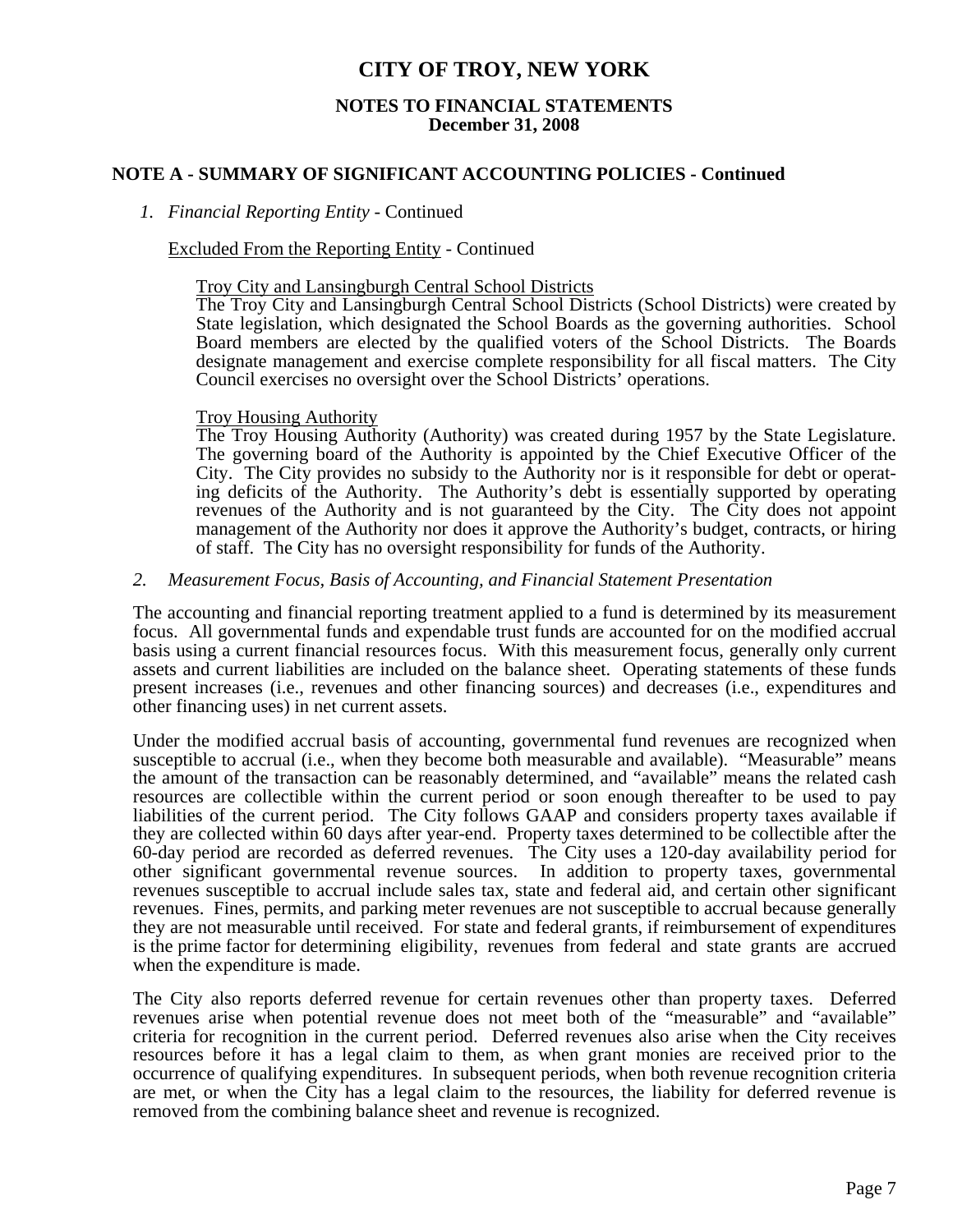### **NOTES TO FINANCIAL STATEMENTS December 31, 2008**

### **NOTE A - SUMMARY OF SIGNIFICANT ACCOUNTING POLICIES - Continued**

 *2. Measurement Focus, Basis of Accounting, and Financial Statement Presentation* - Continued

Governmental fund expenditures are recorded when the fund liability is incurred except that:

- Payment of prepaid expenses and purchase of inventory type items are recorded as expenditures when the related amounts are due and payable. This method is generally referred to as the "purchase" method, as opposed to the "consumption" method used in the government-wide financial statements.
- Principal and interest on indebtedness are recorded as expenditures when the related debt service amounts are due and payable, which normally approximates the date the debt is paid.
- Compensated absences, such as vacation leave and compensation time, which vest or accumulate with eligible employees, are recorded as expenditures in the payroll period that the leave credits are used by employees.
- Current pension costs payable to the New York State Retirement Systems are recorded as expenditures when billed by the Systems.
- Costs of acquiring fixed assets are recorded as expenditures when the related acquisition amounts are due and payable.

#### *3. Fund Accounting*

 The accounts of the City are organized on the basis of funds, each of which is considered a separate accounting entity. The activities of each fund are accounted for with a separate set of self-balancing accounts that comprise its assets, liabilities, fund balance, revenues, and expenditures which are segregated for the purpose of carrying on specific activities or attaining certain objectives in accordance with specific regulations, restrictions, or limitations. The City's fund types and account groups are as follows:

#### Fund Types

 Governmental Funds are those through which most governmental functions are financed. The acquisition, use, and balances of expendable financial resources, and the related liabilities are accounted for through governmental funds. The City's governmental fund types are as follows:

- a. General Fund is the principal operating fund of the City and accounts for the general tax revenues, miscellaneous receipts not allocated by law or contractual agreement to another fund, risk retention operations, and general operating expenditures. This fund operates within the financial limits of an annual budget adopted by the City Council.
- b. Special Revenue Funds are used to account for the proceeds of specific revenue sources (other than major capital projects) that are legally restricted to expenditures for specified purposes. Special Revenue Funds of the City include the following:

 Special Grant Fund is used principally to account for the use of federal monies received under Community Development and other Department of Housing and Urban Development Funds.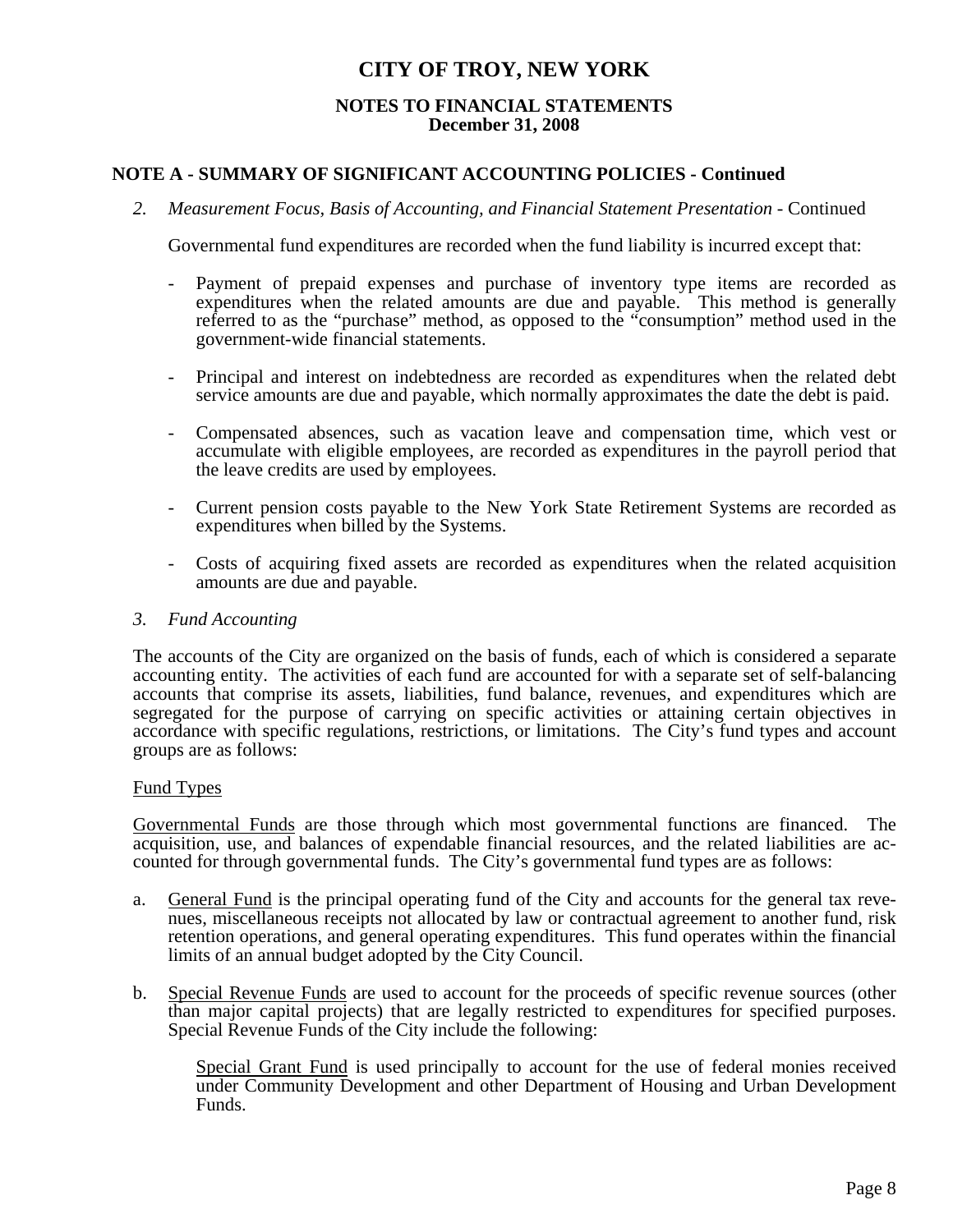### **NOTES TO FINANCIAL STATEMENTS December 31, 2008**

### **NOTE A - SUMMARY OF SIGNIFICANT ACCOUNTING POLICIES - Continued**

*3. Fund Accounting* - Continued

#### b. Special Revenue Funds - Continued

 Water Fund is used to report operations of the City's water treatment and supply facilities that provide drinking water to all City residents, as well as to certain other local communities outside the City's corporate boundaries.

Sewer Fund is used to report operations of the City's wastewater treatment facilities and sanitary sewer system that is provided to all City residents.

- c. Debt Service Fund is used to account for the accumulation of resources reserved for future MAC debt payments. Unexpended balances of proceeds and earnings on proceeds of borrowings for capital projects are transferred from the Capital Projects Fund and held until appropriated.
- d. Capital Projects Fund is used to account for financial resources to be used for the acquisition or construction of major capital assets for governmental activities. Financing is generally provided from proceeds of bonds, notes, federal and state grants, and transfers from other governmental funds.
- e. Fiduciary Funds are used to report resources that are held by the City in a trustee or agency capacity for others and cannot be used to support the City's own programs. Fiduciary funds include pension and other employee benefit trust funds, investment trust funds, private purpose trust funds, and agency funds. The City does not maintain any investment or private purpose trust funds, but does maintain the following Fiduciary Funds:
	- i. Local Police and Fire Pension Funds are used to account for pension funds for former police officers and firefighters and their survivors, established by the City pursuant to Local Law #1 of 1943. These funds were in existence before the City began participation in the New York State Retirement Systems, and the benefits are no longer available to employees.
	- ii. Agency Funds are used to account for monies and property held by the City as agent for others pending disposition to the applicable parties.

 In addition to the various funds, the City maintains schedules of non-current governmental assets and non-current governmental liabilities. Non-current governmental assets include capital assets used in governmental activities, and non-current governmental liabilities include bonds, state loans, and other long-term debt used to finance governmental activities.

#### *4. Budgets*

 The City's procedures for establishing the budgetary data reflected in the accompanying financial statements are as follows:

- a. Not later than October 1, the City Mayor submits to the City Council a proposed operating budget for the fiscal year commencing the following January 1.
- b. The operating budget includes proposed expenditures and the means of financing them.
- c. Public hearings are conducted to obtain taxpayer comments.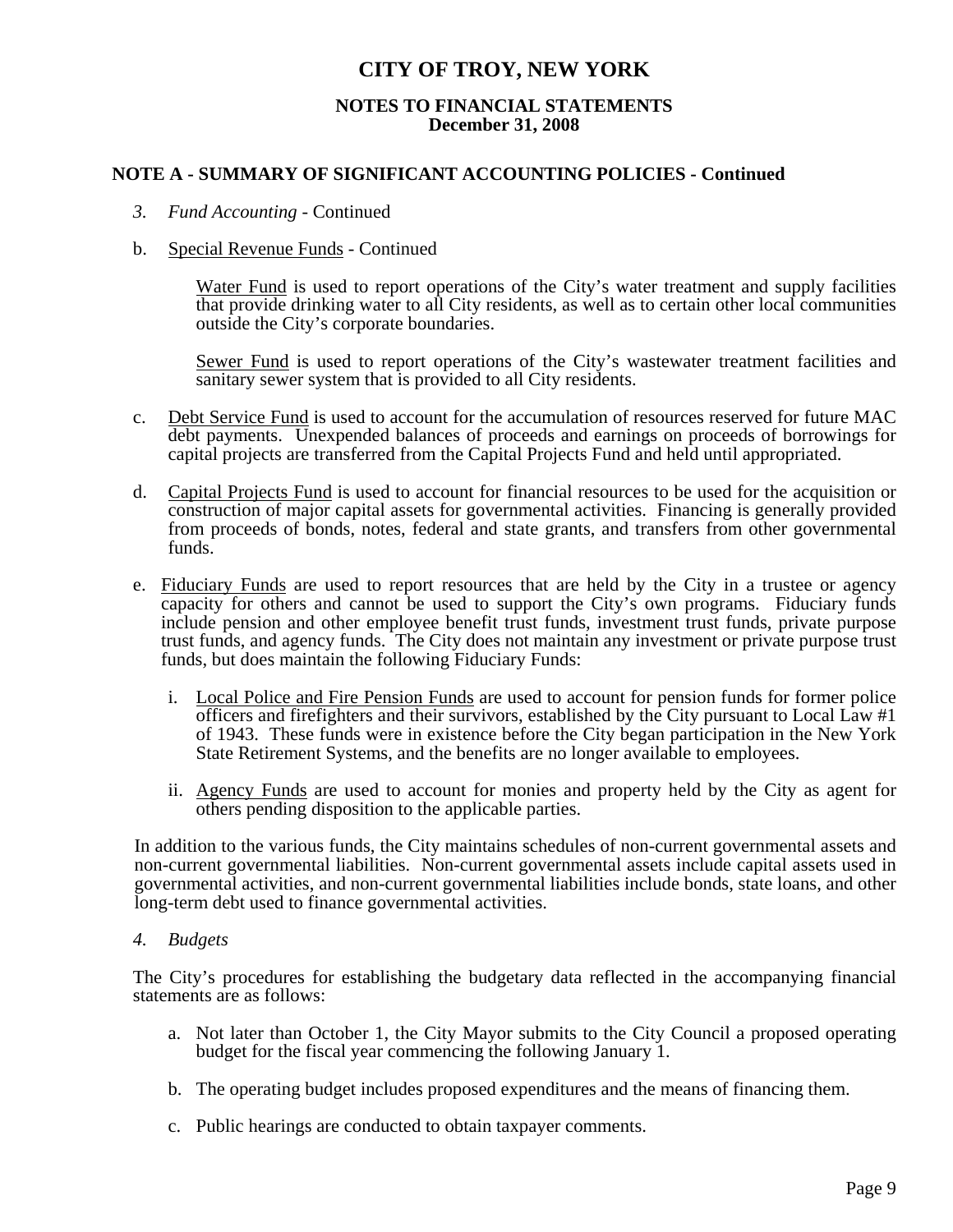#### **NOTES TO FINANCIAL STATEMENTS December 31, 2008**

#### **NOTE A - SUMMARY OF SIGNIFICANT ACCOUNTING POLICIES - Continued**

#### *4. Budgets* - Continued

- d. Not later than December 1, the budget is legally enacted through the passage of a legislative resolution.
- e. Total expenditures for each object may not legally exceed the total appropriations for that object.

 A summary of the functions exceeding budgeted appropriations for the year ended December 31, 2008, is as follows:

|                           | <b>Budgeted</b> | Total        | Unfavorable |
|---------------------------|-----------------|--------------|-------------|
|                           | Appropriations  | Encumbrances | Variance    |
| General Fund              |                 |              |             |
| Transportation            | 3,766,486       | 4,030,550    | (264, 064)  |
| <b>Interfund Transfer</b> | 715,000         | 925,276      | (210, 276)  |
| Water Fund                |                 |              |             |
| Debt Service              | 272,477         | 582,694      | (310,217)   |

Budgetary controls for certain special grants are established in accordance with the applicable grant agreements, which may cover a period other than the County's fiscal year.

A reconciliation of actual results for the Special Revenue Fund is as follows:

|                                                                | Revenues and<br><b>Other Financing</b><br>Sources | Expenditures and<br><b>Other Financing</b><br>Uses | Fund Balance,<br>End of Year |
|----------------------------------------------------------------|---------------------------------------------------|----------------------------------------------------|------------------------------|
| Total funds included in<br>comparison<br>Funds not included in | \$16,210,138                                      | \$12,438,578                                       | \$9,686,901                  |
| budget comparison                                              | 7,460,335                                         | 5,464,306                                          | 3,383,930                    |
|                                                                | \$23,670,473                                      | 17,902,884                                         | \$13,070,831                 |

 The Mayor is authorized to approve all budget transfer requests not exceeding \$500 between the major fund codes within individual departments. Additionally, the Mayor may authorize all budget transfers within major fund codes within individual departments. All other modifications to the budget must be approved by the City Council.

 Encumbrance accounting, under which purchase orders, contracts, and other commitments for the expenditure of monies are recorded for budgeting control purposes to reserve that portion of the applicable appropriation, is employed in the governmental funds. Open encumbrances at year-end are recorded as reservations of fund balances since the commitments do not constitute expenditures or liabilities. Open encumbrances, after review by the City Council, are added to the subsequent year's budget to provide the modified budget presented in the combining financial statements. Expenditures for such commitments are recorded in the period in which the liability is incurred.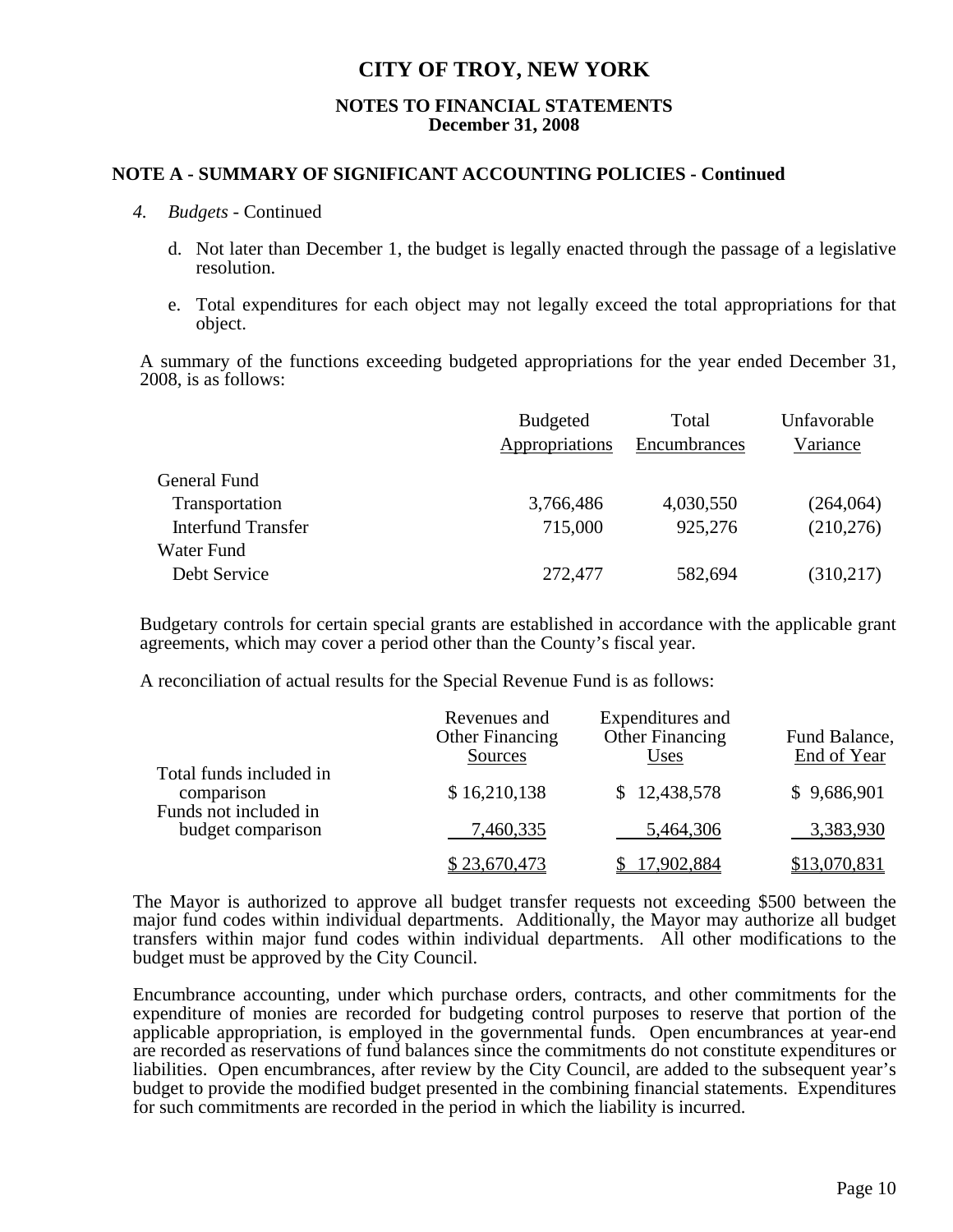#### **NOTES TO FINANCIAL STATEMENTS December 31, 2008**

#### **NOTE A - SUMMARY OF SIGNIFICANT ACCOUNTING POLICIES - Continued**

#### *4. Budgets* - Continued

 The budget is developed on the basis generally consistent with accounting principles generally accepted in the United States of America. The only significant difference is that the budget treats encumbrances as expenditures, whereas accounting principles generally accepted in the United States of America treat them as reservations of fund balances.

 Budgetary controls for the Special Grant Fund are established in accordance with the applicable grant agreements, which cover periods different from the City's fiscal year. The Troy Urban Renewal Agency does not operate on an annual budget due to its limited activity. Accordingly, these funds have not been included in statements comparing budget estimates to actual transactions.

#### *5. Cash and Cash Equivalents*

 The City's investment policies are governed by State statutes. In addition, the City has its own written investment policy. City monies must be deposited in Federal Deposit Insurance Corporation (FDIC) insured commercial banks or trust companies located within the State. The City Comptroller is authorized to use demand accounts and certificates of deposit. Permissible investments include obligations of the United States Treasury and United States agencies, repurchase agreements, and obligations of New York State or its localities.

 All deposits shall be fully secured by insurance of the FDIC or by obligations of New York State, or obligations of federal agencies, the principal and interest of which is guaranteed by the United States or obligations of New York State local governments.

 The written investment policy requires repurchase agreements to be purchased from banks located within the State and that underlying securities must be obligations of the federal government. Underlying securities shall be valued to market at periodic intervals by the City Comptroller or his/her designee.

 Cash and cash equivalents include amounts in demand deposits as well as short-term investments with a maturity date within three months of the date acquired by the City.

#### *6. Interfund Transactions*

 During the course of operations, the City processes several transactions that affect more than one fund and other transactions between the various funds. Interfund services provided and used are accounted for as revenues in the provider funds and expenditures or expenses in the user funds. Transactions that constitute reimbursements to a fund for expenditures initially made from it that are properly applicable to another fund are recorded as expenditures in the reimbursing fund and as reductions of expenditures in the fund that is reimbursed. Advances or loans from one fund to another are recorded as receivables in the remitting fund and payables in the receiving fund. Other interfund transactions generally represent transfers of resources from one fund to be utilized in another fund and are reported as transfers. Interfund transactions that are unpaid between funds are recorded in the financial statements as due from other funds (receivables) and due to other funds (payables).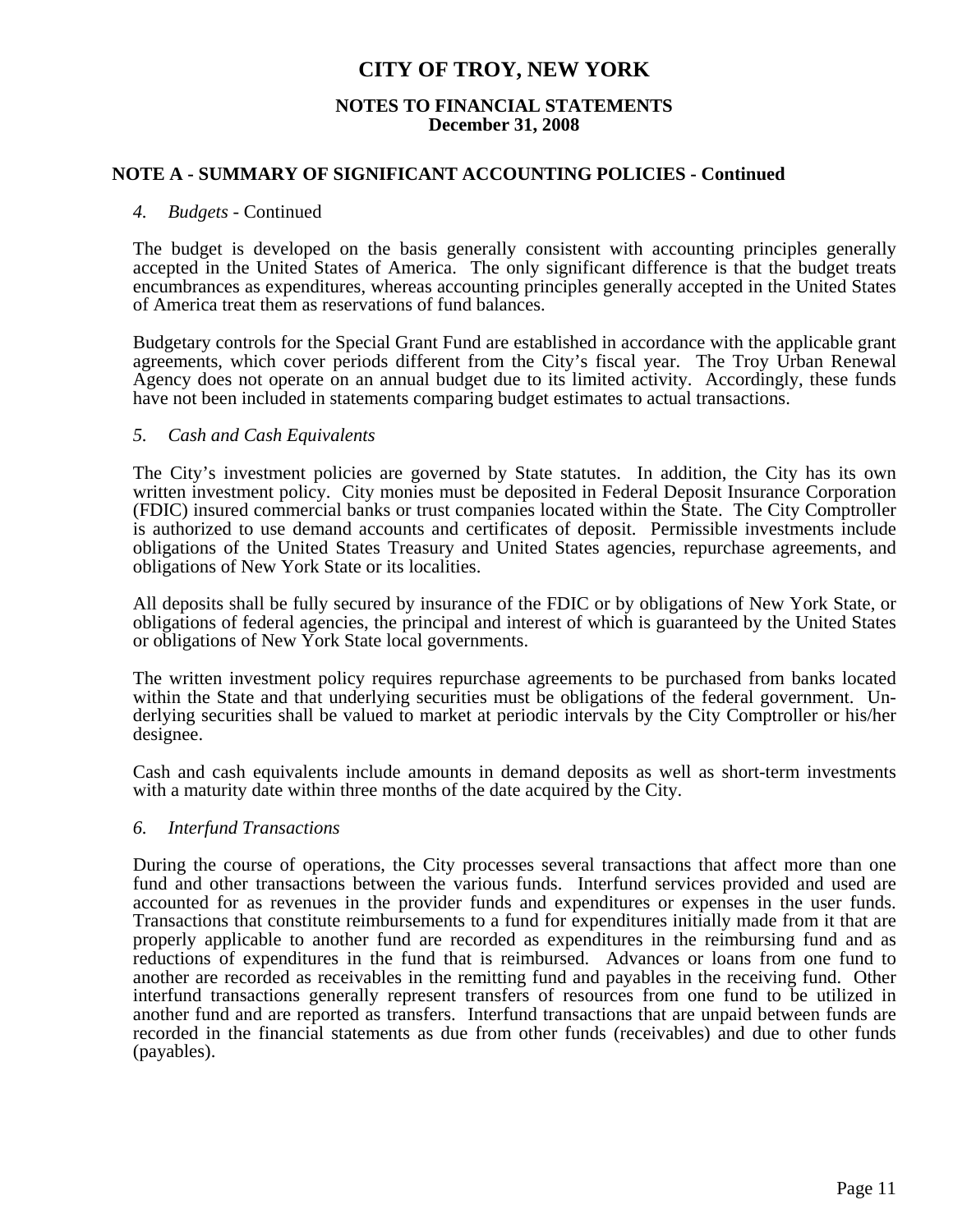#### **NOTES TO FINANCIAL STATEMENTS December 31, 2008**

#### **NOTE A - SUMMARY OF SIGNIFICANT ACCOUNTING POLICIES - Continued**

#### *7. Fixed Assets*

 General fixed assets are not capitalized in the funds used to acquire or construct them. Instead, capital acquisition and construction are reflected as expenditures in governmental funds, and the related assets are reported in the schedule of non-current governmental assets.

 Accounting principles under the statutory basis require that all purchased fixed assets be valued at cost where historical records are available and at an estimated historical cost where no historical records exist. Donated fixed assets are valued at their estimated fair market value on the date received.

 The costs of normal maintenance and repairs that do not add to the value of the asset or materially extend asset lives are not capitalized.

 Assets in non-current assets are not depreciated nor has interest on general fixed assets construction in progress been capitalized.

#### *8. Compensated Absences*

 During 2008, accumulated vacation for General, Water, and Sewer Fund personnel totaled \$4,389,790, \$222,668, and \$40,166, respectively. The amounts of vested accumulated vacation leave and compensation time are recorded in the schedule of non-current governmental liabilities in other liabilities. No liability is recorded for nonvesting accumulated rights to receive sick and personal pay benefits.

#### *9. Post-Retirement Benefits*

 The City provides health insurance coverage and survivors' benefits for retired employees and their survivors. Substantially all of the City's employees may become eligible for these benefits if they reach normal retirement age while working for the City. Health care benefits and survivors' benefits are provided through a self-insurance program or insurance company contracts with premiums based on the benefits paid during the year. The City recognizes the cost of providing benefits by recording total costs as expenditures during the year paid. The retirees' premium contributions are reported as revenue received during the year.

 During the year, approximately \$3.3 million was paid on behalf of approximately 349 retirees and survivors and recorded as expenditures in the General Fund. During the year, \$87,377 was collected for premiums from these retirees and survivors and recorded as revenue of the General Fund. See Note I for additional disclosures required for retiree postemployment benefits other than pensions.

#### *10. Fund Balance*

 Reserves represent those portions of fund balance not available for appropriation or legally segregated for a future use. Designated fund balances represent tentative plans for future use of financial resources. There were no designated fund balances at December 31, 2008.

 Unrestricted fund balance represents fund balance of the City not restricted for any project or other purpose.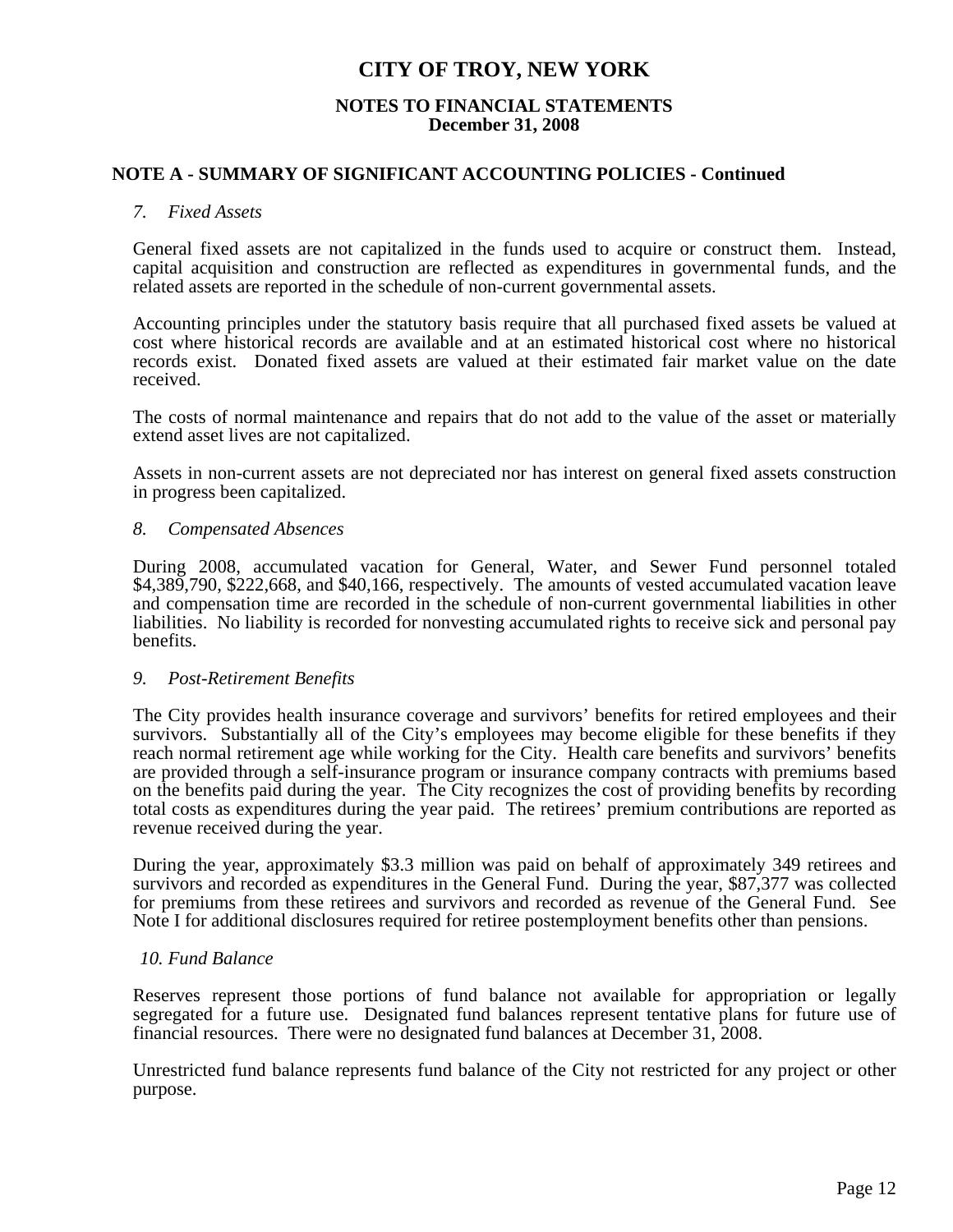#### **NOTES TO FINANCIAL STATEMENTS December 31, 2008**

#### **NOTE A - SUMMARY OF SIGNIFICANT ACCOUNTING POLICIES - Continued**

#### *11. New Accounting Standards*

GASB Statement No. 45, *Accounting and Financial Reporting by Employers for Postemployment Benefits Other Than Pensions* (GASB No. 45)*.* GASB No. 45 establishes new standards for the measurement, recognition, and display of other postemployment benefits (OPEB) expenses/expenditures and related liabilities, note disclosures, and applicable supplementary information in the financial reports of state and local government employers throughout the United States. GASB No. 45 requires that an actuary determine the total liability. GASB No. 45 also contains transition guidance regarding recognition of past service costs. The City was required to implement GASB No. 45 in its fiscal year beginning January 1, 2007. The City fully implemented this standard in its fiscal year beginning January 1, 2008. See Note I for disclosure related to implementation of this standard.

 GASB Statement No. 49, *Accounting for Pollution Remediation Obligations,* established standards for accounting and financial reporting for pollution remediation obligations, which are obligations to address the current of potential detrimental effects of existing pollution by participating in pollution remediation activities, such as site assessments and cleanups. This Statement is effective for the City as of January 1, 2008. Management has determined implementation of this standard has no impact on the financial statements for the year ended December 31, 2008.

 GASB Statement No. 50, *Pension Disclosures,* an amendment of GASB Statement No. 25 and No. 27, more closely aligns the financial reporting requirements for pensions with those for other postemployment benefits (OPEB) and enhances information disclosed in the notes to the financial statements or presented as required supplementary information by employers that provide pension benefits. This Statement amends GASB Statements No. 25, *Financial Reporting for Defined Benefit Pension Plans and Note Disclosures for Defined Contribution Plans,* and No. 27, *Accounting for Pension by State and Local Governmental Employers,* to conform with requirements of Statements No. 43, *Financial Reporting for Postemployment Benefit Plans Other Than Pension Plans* and No. 45, *Accounting and Financial Reporting by Employers for Postemployment Benefits Other than Pension.* This statement is effective for the City as of January 1, 2008. See Note H for disclosure information.

#### **NOTE B - CASH AND CASH EQUIVALENTS**

 It is the City's policy for deposits to be secured by collateral valued at market or par, whichever is lower, less the amount of the FDIC insurance. The City's pooled and non-pooled deposits are categorized to give an indication of the level of risk assumed by the City at fiscal year-end. The categories are described as follows:

Category 1

 Insured or collateralized with securities held by the City or by its agent in the City's name. Category 2

 Collateralized with securities held by the pledging financial institution's trust department or agent in the City's name.

Category 3

Uncollateralized.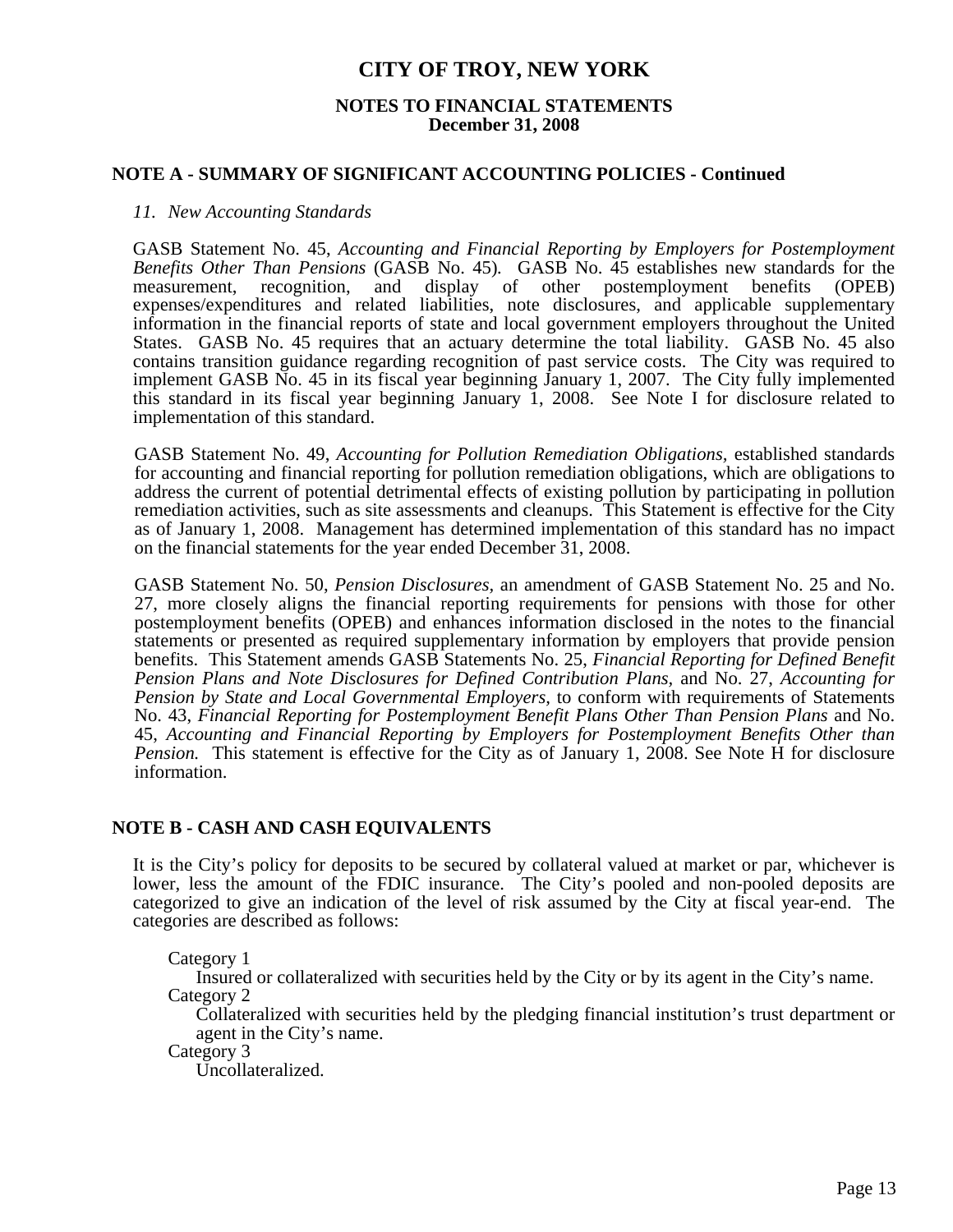#### **NOTES TO FINANCIAL STATEMENTS December 31, 2008**

|  |  |  | NOTE B - CASH AND CASH EQUIVALENTS - Continued |
|--|--|--|------------------------------------------------|
|--|--|--|------------------------------------------------|

| <b>Bank</b>                             | Category       |    |                |  |                |    |                | Carrying     |  |  |
|-----------------------------------------|----------------|----|----------------|--|----------------|----|----------------|--------------|--|--|
| <b>Pooled Deposits</b>                  | <b>Balance</b> |    | $\overline{1}$ |  | $\overline{2}$ |    | $\overline{3}$ | Amount       |  |  |
| Pooled cash and cash<br>equivalents     | \$13,025,773   | \$ |                |  | \$13,025,773   | \$ |                | \$12,281,421 |  |  |
| <b>Non-Pooled Deposits</b>              |                |    |                |  |                |    |                |              |  |  |
| Non-Pooled cash and cash<br>equivalents |                |    |                |  |                |    |                |              |  |  |
| <b>General Fund</b>                     | 4,072,405      |    |                |  | 4,072,405      |    |                | 3,967,545    |  |  |
| Special Revenue Funds                   | 4,307,324      |    |                |  | 4,307,324      |    |                | 4,195,567    |  |  |
| <b>Capital Projects</b>                 | 1,374,919      |    |                |  | 1,374,919      |    |                | 1,374,919    |  |  |
| Trust and Agency                        | 1,496,276      |    |                |  | 1,496,276      |    |                | 1,437,838    |  |  |
| Debt Service                            | 60,867         |    |                |  | 60,867         |    |                | 60,866       |  |  |
| Petty Cash                              | 5,810          |    |                |  |                |    | 5,810          | 5,810        |  |  |
|                                         | \$24,343,375   | \$ |                |  | \$24,337,565   | \$ | 5,810          | \$23,323,965 |  |  |

 As a provision of certain financing arrangements, certain Capital Projects Fund cash is restricted for related construction purposes. Reserved fund balance includes the excess of assets over certain liabilities reserved according to donor restrictions, reserved for debt service on bonded debt, and reserved for capital projects.

 Cash with fiscal agent represents amounts held by the fiscal agent for payment of principal and interest on outstanding obligations held by the MAC in the General and Debt Service Funds. Cash with fiscal agent represents Capital Projects BAN proceeds and EFC Clear Water Bond proceeds for use on a certain project.

### **NOTE C - PROPERTY TAXES**

 The City's property taxes are levied annually on January 1. The annual City tax levy consists of taxes levied for City purposes based on City budget requirements, County taxes levied within the City for County budget requirements, and relevied unpaid water rents and sewer rents and recycling container charges. Taxes are due and payable in bi-annual installments on January 1 and July 1. Taxes become delinquent on February 1 and August 1. On November 1, unpaid City and County taxes are enforced through tax liens. Effective January 1, 1995, the City adopted a foreclosure process in accordance with Article 11 of the Real Property Tax Law, as amended by Chapter 602 of the Laws of 1993 and Chapter 532 of the Laws of 1994, whereby unpaid property taxes are allowed to be processed through In-Rem and formal foreclosure proceedings.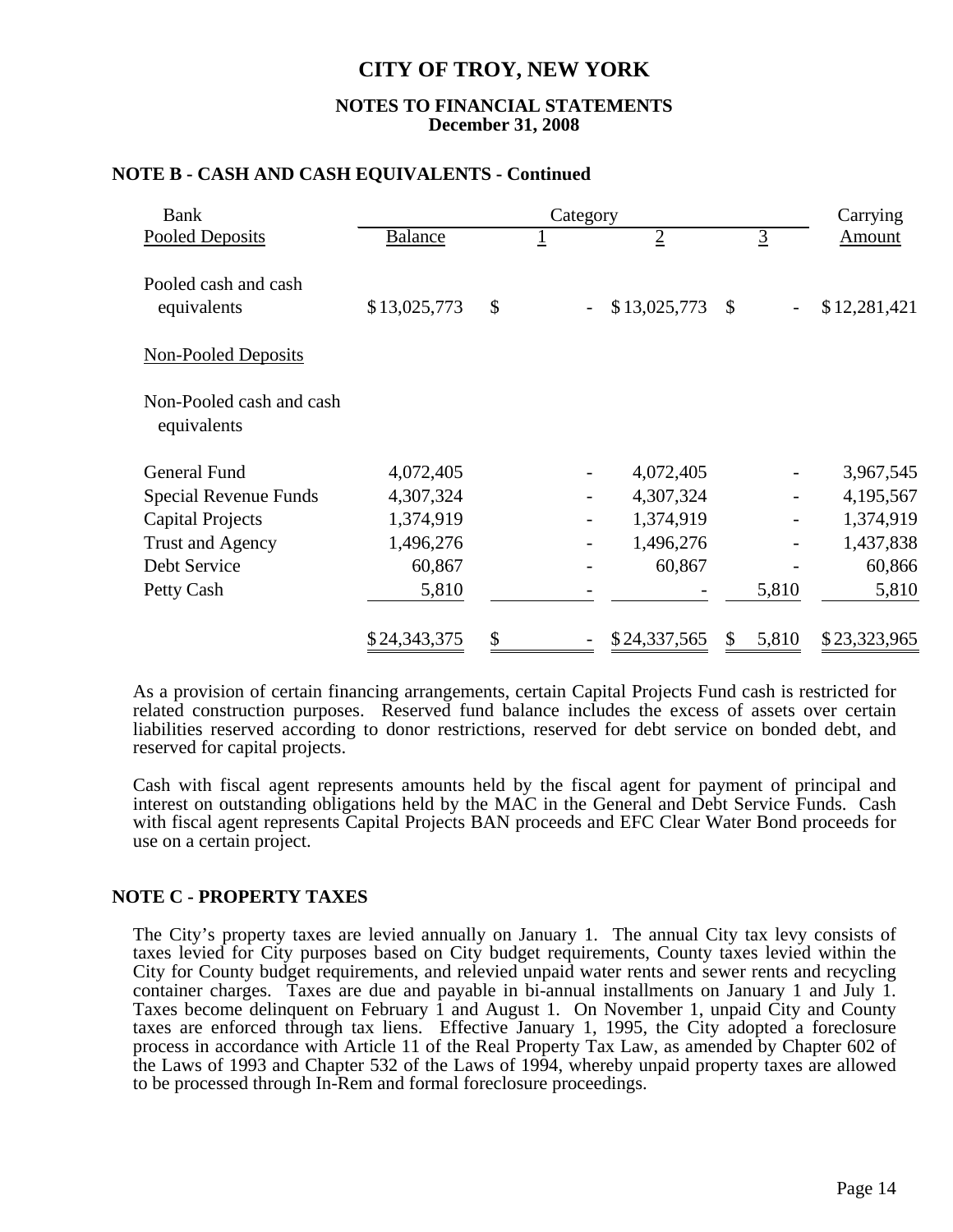#### **NOTES TO FINANCIAL STATEMENTS December 31, 2008**

#### **NOTE C - PROPERTY TAXES - Continued**

 The City has established an allowance for doubtful accounts based on collection history and a review of accounts by management. Allowance for doubtful accounts was \$436,198 at December 31, 2008.

 In addition to the City tax levy, the City is responsible for collecting the School Districts' taxes levied on property within the City that has been certified as being uncollectible by School District authorities.

 The School Districts are paid annually by the City for their portion of school taxes, which are more than two years old. The General Fund annually reimburses the Water and Sewer Special Revenue Funds in full for uncollected rents. The City only reimburses the County for taxes collected. In the event the City sells any property it has acquired as a result of the nonpayment of taxes in accordance with the Charter of the City, the City will share with the County all losses and gains proportionately to the liens outstanding.

 As described above, City taxes receivable consist in part of direct City tax revenues and in part of taxes levied for the purposes of other local governments over which the City exercises no fiscal control. Since the City must ultimately "buy" the other governments' and funds' interest in taxes receivable, a sufficient amount is included in deferred tax revenue to assure the cash position needed to pay the other governments and funds. This deferred tax revenue does not include uncollected County taxes.

 Taxes are calculated using assessments prepared by the City Assessor as adjusted by the New York State Board of Equalization and Assessment for the purpose of comparability. The taxable assessed value of real property included in the levy of 2008 is approximately \$250.8 million. The effective tax rate on this value is approximately \$72.80 per thousand. The statutory maximum tax rate is 2% of the five-year average of the equalized assessment. The 2008 levy represents approximately 55% of the maximum statutory levy.

### **NOTE D - INTERFUND RECEIVABLES AND PAYABLES**

The following is a summary of interfund receivables and payables at December 31, 2008:

|                  | Due From           | Due To             |
|------------------|--------------------|--------------------|
| Fund             | <b>Other Funds</b> | <b>Other Funds</b> |
| General          | \$2,013,481        | \$<br>565,647      |
| Sewer            |                    | 300,846            |
| Special revenue  | 1,132,420          | 1,178,862          |
| Capital projects | 113,628            | 143,279            |
| Debt service     | 127,654            | 55,647             |
| Agency           | 39,792             | 1,182,694          |
|                  | \$3,426,975        | \$3,426,975        |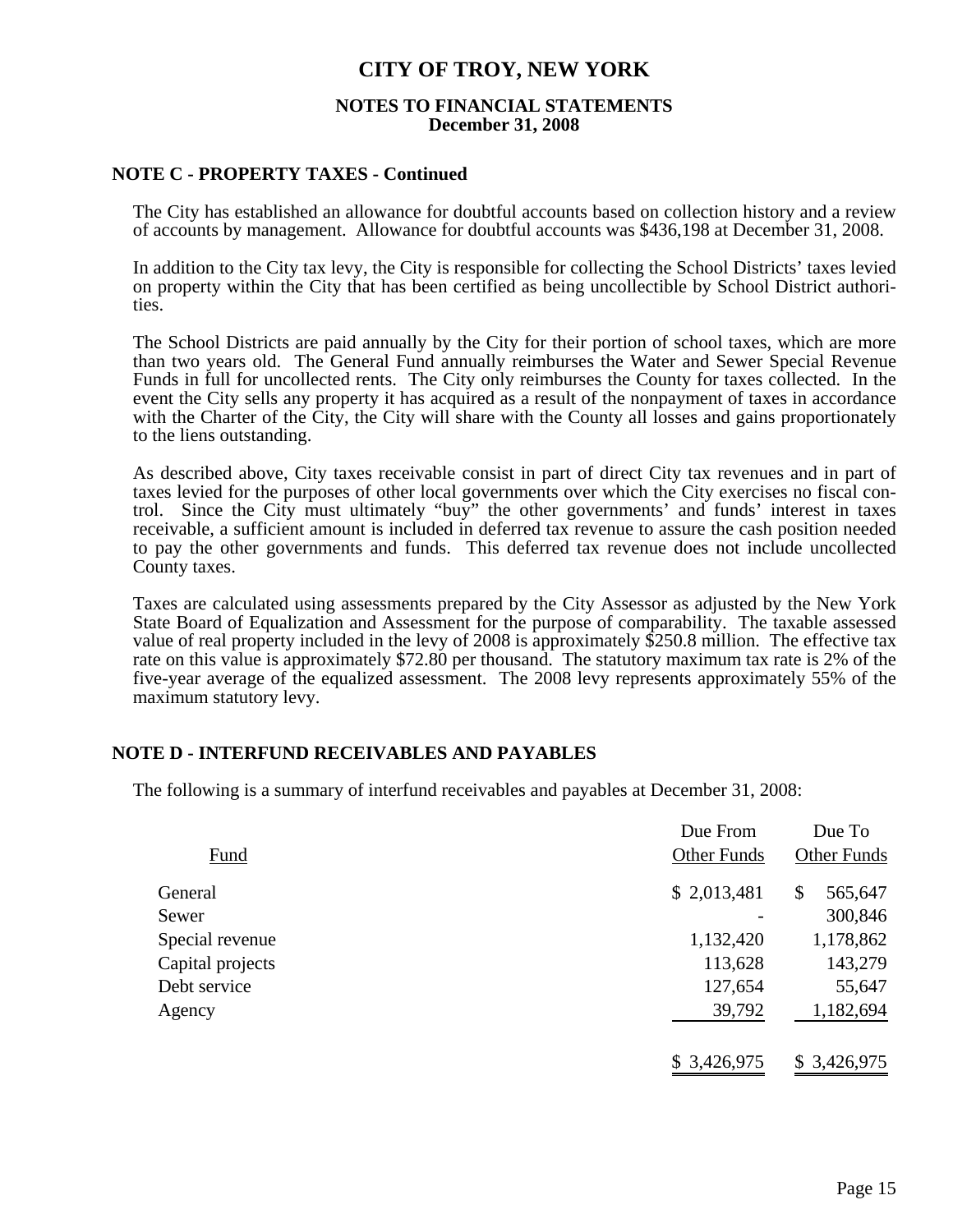#### **NOTES TO FINANCIAL STATEMENTS December 31, 2008**

#### **NOTE E - FIXED ASSETS**

The following schedule identifies changes in the City's fixed assets for the year ended December 31, 2008:

|                         | <b>Balance</b><br>January 1,<br>2008 | <b>Additions</b> | <b>Balance</b><br>December 31,<br>2008 |
|-------------------------|--------------------------------------|------------------|----------------------------------------|
| Category                |                                      |                  |                                        |
| Fixed assets            |                                      |                  |                                        |
| Land                    | 1,311,983                            | \$<br>1,422      | 1,313,405<br>\$                        |
| <b>Buildings</b>        | 49,577,344                           | 684,063          | 50,261,407                             |
| Machinery and equipment | 11,483,011                           | 1,398,118        | 12,881,129                             |
| Infrastructure          | 148,705,588                          |                  | 148,705,588                            |
|                         | \$211,077,926                        | 2,083,603<br>S   | \$213,161,529                          |

The City has assessed the value of their infrastructure and has elected to record it even though it is not required under the accounting principles prescribed by the New York State Office of the State Comptroller.

### **NOTE F - OTHER RECEIVABLES**

Other receivables include:

#### *1. General Fund*

 The City was owed \$40,231 of assessments receivable, and \$1,770,426 of accounts receivable as of December 31, 2008.

#### *2. Special Grant Fund*

 The City has made loans to various companies and individuals under the United States Department of Housing and Urban Development programs. The total of commercial and residential rehabilitation loans receivable is \$432,633 as of December 31, 2008. There was \$168,639 in accounts receivable and \$122,997 reserved as allowance for receivables as of December 31, 2008.

#### *3. Water and Sewer Funds*

Other receivables in these funds are comprised of water and sewer rents receivable totaling \$1,130,505 and \$489,927, respectively, an allowance for receivables of \$522,759 and \$2,890, respectively, and accounts receivable of \$63,332 and \$7,102, respectively, as of December 31, 2008.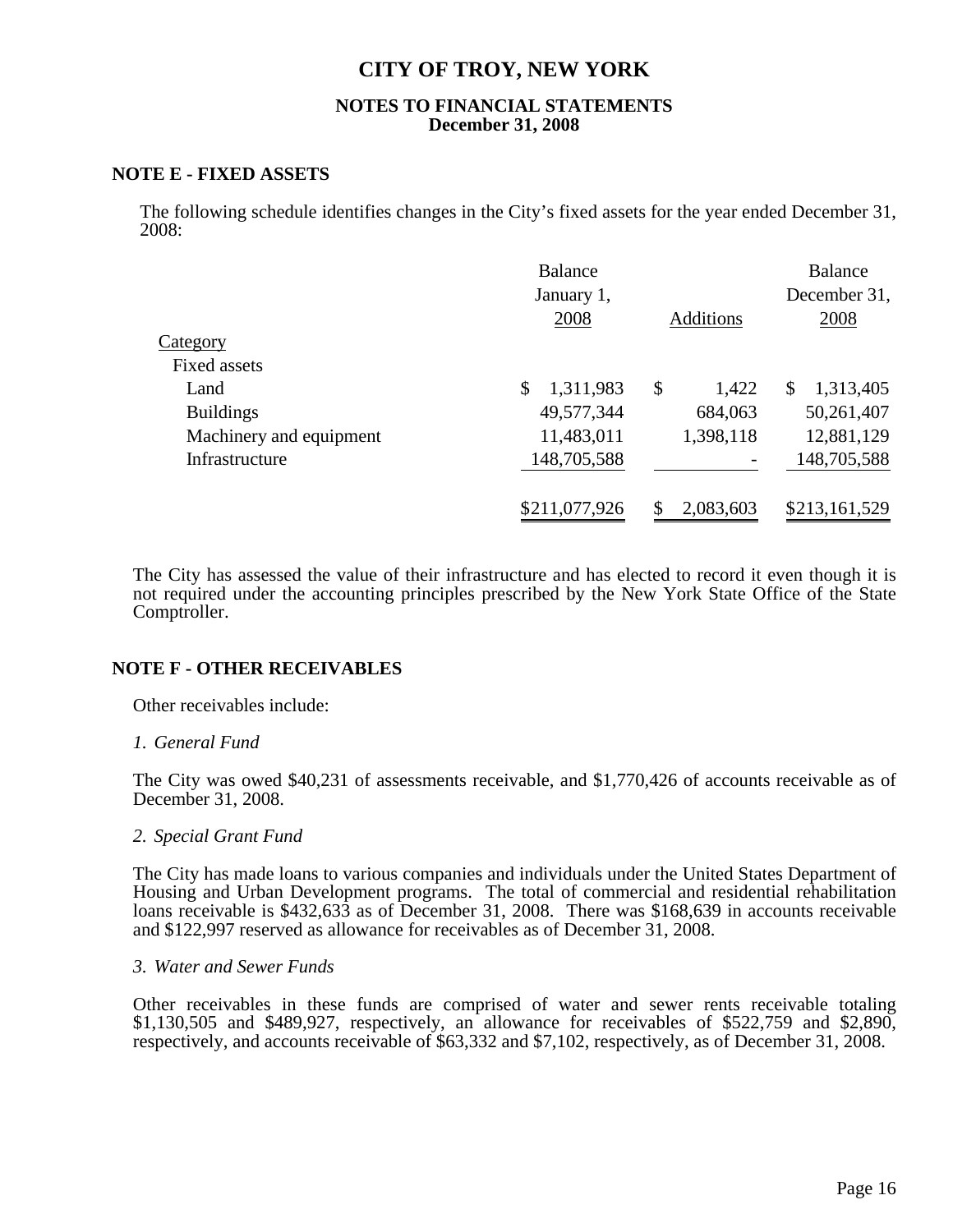#### **NOTES TO FINANCIAL STATEMENTS December 31, 2008**

#### **NOTE G - INDEBTEDNESS**

#### *1. Short-Term Debt*

 Liabilities for Bond Anticipation Notes (BANs) are generally accounted for in the Capital Projects Fund. State law requires that BANs issued for capital purposes be converted to long-term obligations within five years after the original issue date.

 At December 31, 2008, the City had \$450,000 in BANs outstanding. Due to unexpected delays in the City's receipt of the 2007 bond proceeds, the City issued BANs to temporarily finance the bond objectives.

#### *2. Bonds Payable*

A summary of the City's bonds payable as reported in non-current liabilities is as follows:

|                                        | Original    | Original       | Interest | Final    | December 31, |
|----------------------------------------|-------------|----------------|----------|----------|--------------|
|                                        | Date Issued | <b>Balance</b> | Rate %   | Maturity | 2008         |
| Water Fund                             |             |                |          |          |              |
| General obligation                     | 09/99       | 855,297        | 0.000    | 12/19    | S<br>505,000 |
| General obligation                     | 12/01       | 3,390,000      | 3.250    | 12/22    | 2,596,469    |
| General obligation                     | 07/07       | 3,136,108      | 4.633    | 09/36    | 3,056,108    |
|                                        |             |                |          |          | 6,157,577    |
| Sewer Fund                             |             |                |          |          |              |
| General obligation                     | 09/04       | 1,625,890      | 2.380    | 04/34    | 1,455,800    |
| Total general obligation bonds payable |             |                |          |          | \$7,613,377  |

Water and sewer debt issuances are essential to continued operations of those activities. Consequently, the City recognizes interest on the related debt as a direct operating expense of the water and sewer activities.

#### *3. Repayment Agreements*

The repayment agreements between the City and the MAC represent the 1996 capital appreciation bonds refinancing of the 1992 Lease Revenue Bonds in the original amount of \$55,589,262, the 1997 refinancing of the 1990 Installment Purchase Debt (Certificate of Participation) in the original amount of \$3,425,000, the 1999 issuance for the closing of the City's landfill in the original amount of \$5,364,156 (Series 1999A), and the 1999 issuance to provide funds to repay the City's bond anticipation notes to meet the debt service fund requirement and to pay certain costs of issuance in the original amount of \$5,205,000 (Series 1999B).

 The outstanding balances of the repayment agreements described above were \$51,933,864, \$1,030,000, \$3,210,000, and \$2,910,000 at December 31, 2008, respectively.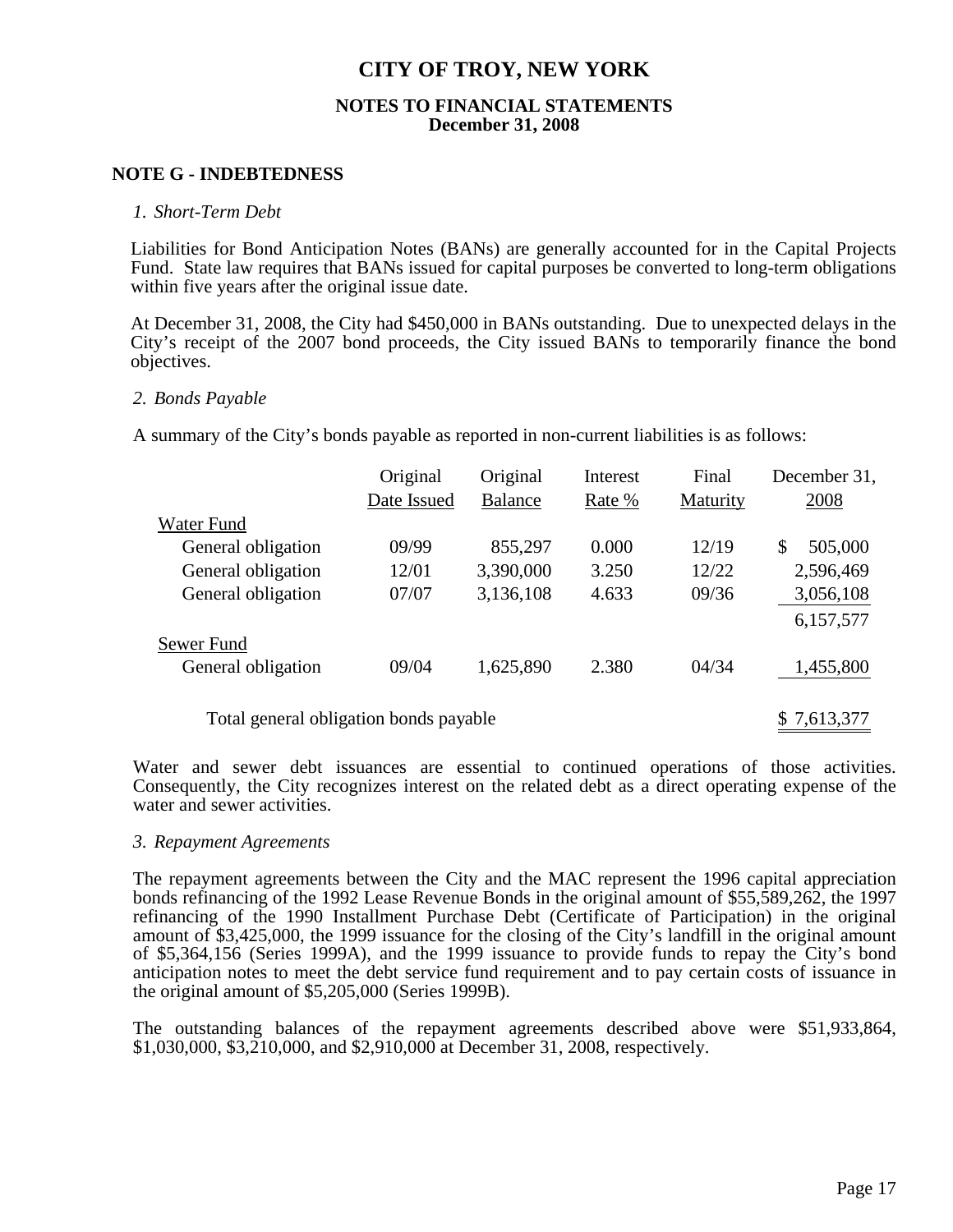#### **NOTES TO FINANCIAL STATEMENTS December 31, 2008**

#### **NOTE G - INDEBTEDNESS - Continued**

#### *4. State Clean Water Program*

The City has entered into loan agreements with the New York State Environmental Facilities Corporation (EFC) to finance the cost of improvements to the City's sewer system which were necessary to eliminate the discharge of untreated sewage into the Hudson River. The general obligation serial bonds shown above under the Sewer Fund represent the unpaid balance of these bonds at December 31, 2008.

#### *5. State Drinking Water Program*

The City has also entered into loan agreements with EFC to help finance recent improvements to the City's water system. The general obligation serial bonds shown above under Water Fund represent the unpaid balance of these bonds at December 31, 2008.

#### *6. Maturity Information*

The annual debt service requirements to maturity, including principal and interest, for long-term debt as of December 31, 2008, are as follows:

| <b>Year Ending</b><br>December 31, | <b>Bonds</b><br>Payable | Repayment<br>Agreements (a) | Total           |
|------------------------------------|-------------------------|-----------------------------|-----------------|
| 2009                               | \$<br>314,082           | \$<br>3,545,000             | \$<br>3,859,082 |
| 2010                               | 324,001                 | 4,945,000                   | 5,269,001       |
| 2011                               | 330,236                 | 5,165,000                   | 5,495,236       |
| 2012                               | 336,664                 | 5,245,000                   | 5,581,664       |
| 2013                               | 348,301                 | 5,345,000                   | 5,693,301       |
| 2014 through 2018                  | 1,868,788               | 27,990,000                  | 29,858,788      |
| 2019 through 2023                  | 1,709,525               | 22,690,000                  | 24,399,525      |
| 2024 through 2028                  | 883,970                 |                             | 883,970         |
| 2029 through 2033                  | 996,800                 |                             | 996,800         |
| 2024 through 2037                  | 501,010                 |                             | 501,010         |
| Liability as of December 31, 2008  | 7,613,377               | \$74,925,000                | 82,538,377      |

(a) Repayment agreements include accretion on Capital Appreciation Bonds of \$16,704,806.

Of the total outstanding principal indebtedness of the City in the sum of \$50,442,435, \$875,000 was subject to the statutory debt limit and represented .86% of the City's \$101,071,748 statutory debt limit.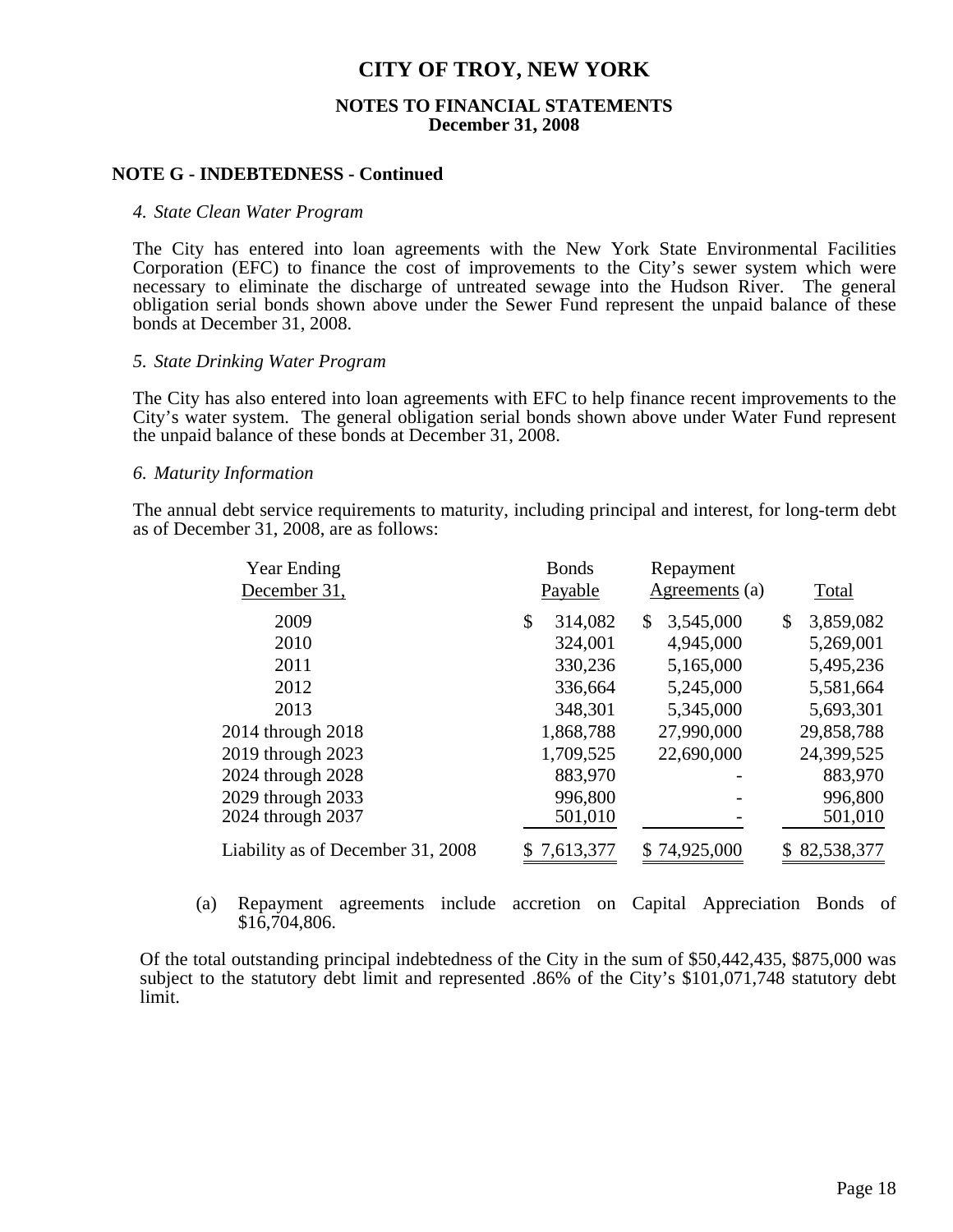#### **NOTES TO FINANCIAL STATEMENTS December 31, 2008**

#### **NOTE G - INDEBTEDNESS - Continued**

#### *7. Non-Current Governmental Liabilities*

The following is a summary of the City's non-current governmental liabilities:

|                                    | <b>Balance</b>             |                  | Debt          | <b>Balance</b>   |
|------------------------------------|----------------------------|------------------|---------------|------------------|
|                                    | January 1,                 |                  | Retirements/  | December 31,     |
|                                    | 2008                       | Additions        | Adjustments   | 2008             |
| Bonds payable                      | 7,915,507<br><sup>\$</sup> | -S               | \$<br>302,130 | 7,613,377<br>S   |
| Landfill closure                   | 600,000                    |                  | 30,000        | 570,000          |
| Judgments and claims payable       | 192,000                    |                  | 16,000        | 176,000          |
| Retirement debt (a)                | 1,291,481                  |                  | 286,606       | 1,004,875        |
| Retirement debt (b)                | 3,453,860                  |                  | 375,387       | 3,078,473        |
| Due to County $(c)$                | 115,500                    |                  | 16,500        | 99,000           |
| Repayment agreements (d)           | 62,039,919                 | 614,183          | 3,570,238     | 59,083,864       |
| Other post-employment benefits (e) |                            | 7,882,212        |               | 7,882,212        |
| Compensated absences               | 4,199,902                  | 452,722          |               | 4,652,624        |
| Total non-current governmental     |                            |                  |               |                  |
| liabilities                        | 79,808,169                 | 8,949,117<br>\$. | \$4,596,861   | 84,160,425<br>S. |

- (a) Represents debt for the 2002 incentive and §443 plans for police and fire. See Note H.
- (b) Represents debt for the 2004 amortization covering the period April 1, 2004 to December 31, 2004; 2005 amortization covering the period April 1, 2005 to December 31, 2005; 2006 amortization covering the period April 1, 2006 to December 31, 2006; 2007 amortization covering the period April 1, 2007 to December 31, 2007; 2008 amortization covering the period April 1, 2007 to December 31, 2008. See Note H.
- (c) \$16,500 adjustment was reclassified as a current liability in General Fund and was paid in the first quarter of 2008.
- (d) Repayment agreements include accreted interest of \$614,183 added during 2008 and \$16,704,806 to date.
- (e) Postemployment health insurance liability at December 31, 2008, has been adjusted to actuarial computations as prescribed under GASB No. 45. See Note I.

#### **NOTE H - NEW YORK STATE RETIREMENT SYSTEMS**

#### *1. Plan Description*

 The City participates in the New York State and Local Employees' Retirement System (ERS), the New York State and Local Police and Fire Retirement System (PFRS) and the Public Employees' Group Life Insurance Plan (Systems). These are cost-sharing multiple-employer retirement systems. The Systems provide retirement benefits as well as death and disability benefits. Obligations of employers and employees to contribute and benefits to employees are governed by the New York State Retirement and Social Security Law (NYSRSSL). As set forth in the NYSRSSL, the Comptroller of the State of New York (Comptroller) serves as sole trustee and administrative head of the Systems. The Comptroller shall adopt and may amend rules and regulations for the administration and transaction of the business of the Systems and for the custody and control of their funds. The Systems issue a publicly available financial report that includes financial statements and required supplementary information. That report may be obtained by writing to the New York State and Local Retirement Systems, 110 State Street, Albany, New York 12244.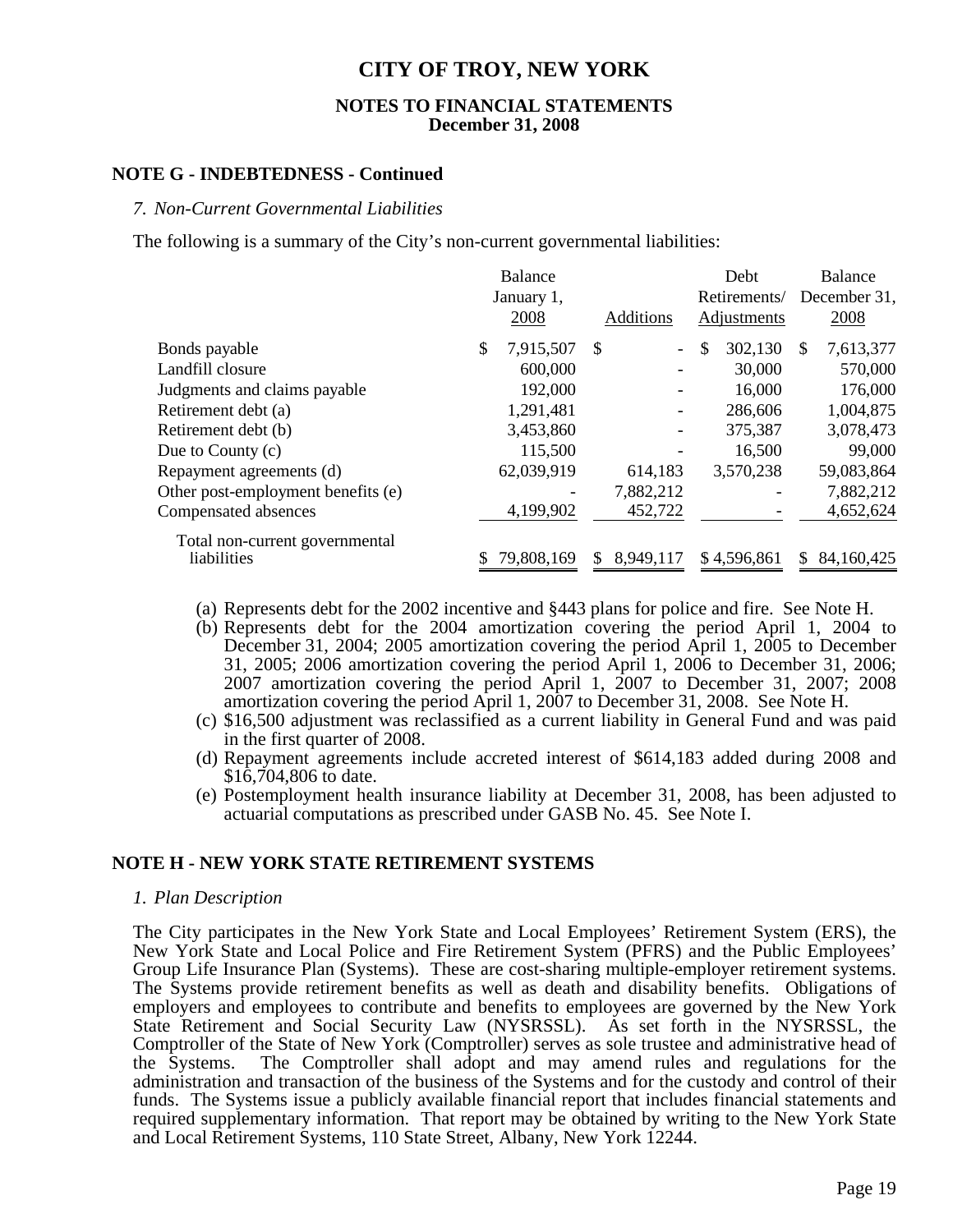#### **NOTES TO FINANCIAL STATEMENTS December 31, 2008**

#### **NOTE H - NEW YORK STATE RETIREMENT SYSTEMS - Continued**

#### *2. Funding Policy*

The Systems are noncontributory except for employees who joined the New York State and Local Employees' Retirement System after July 27, 1976, who contribute 3% of their salary for the first ten years of membership. Under the authority of the NYSRSSL, the Comptroller annually certifies the rates expressed used in computing the employers' contributions. The required contributions for the current year and two preceding years were:

|      | <b>ERS</b>                | <b>PFRS</b>         |
|------|---------------------------|---------------------|
| 2008 | $$1,143,499$ $$3,974,779$ |                     |
| 2007 |                           | 1,455,255 3,317,580 |
| 2006 | 1,428,491                 | 2,342,771           |

Chapter 49 of the Laws of 2003 of the State of New York was enacted which made the following changes to the Systems:

- Requires minimum contributions by employers of 4.5 percent of payroll every year, including years in which the investment performance would make a lower contribution possible.
- Changes the cycle of annual billing such that the contribution for a given fiscal year will be based on the value of the pension fund on the prior April  $1<sup>st</sup>$  (e.g., billings due February 2008 would be based on the pension value as of March 31, 2007).

Chapter 260 of the Laws of 2004 of the State of New York was enacted and allows local employers to bond or amortize a portion of their retirement bill for up to 10 years in accordance with the following schedule:

- For State fiscal year (SFY) 2004-05, the amount in excess of 7% of employees' covered pensionable salaries, with the first payment of those pension costs not due until the fiscal year succeeding that fiscal year in which the bonding/amortization was instituted.
- For SFY 2005-06, the amount in excess of 9.5% of employees' covered pensionable salaries.
- For SFY 2007-08, the amount in excess of 10.5% of employees' covered pensionable salaries.

This law requires participating employers to make payments on a current basis, while bonding or amortizing existing unpaid amounts relating to the System's fiscal years ending March 31, 2005 through 2008.

In 2002, the City opted into the retirement incentive program with a total cost of \$868,763 applicable to the governmental funds. The City opted to pay for this program over a five-year term and will be charged 8% interest per annum after the first year. The first installment of this plan was paid in fiscal year 2003 in the amount of \$201,470 and included payment of principal only. The final payment for this debt was made on December 15, 2007.

The City also opted into the §443 plans for both police and fire personnel covered under the New York State Local Police and Fire Retirement System. The total past service costs for fire and police were \$1,652,837 and \$1,172,901, respectively, for a total of \$2,825,738. The City opted to pay for this program over a ten-year term with interest starting the second year at 8% per annum. The maturity schedule for this debt is as follows: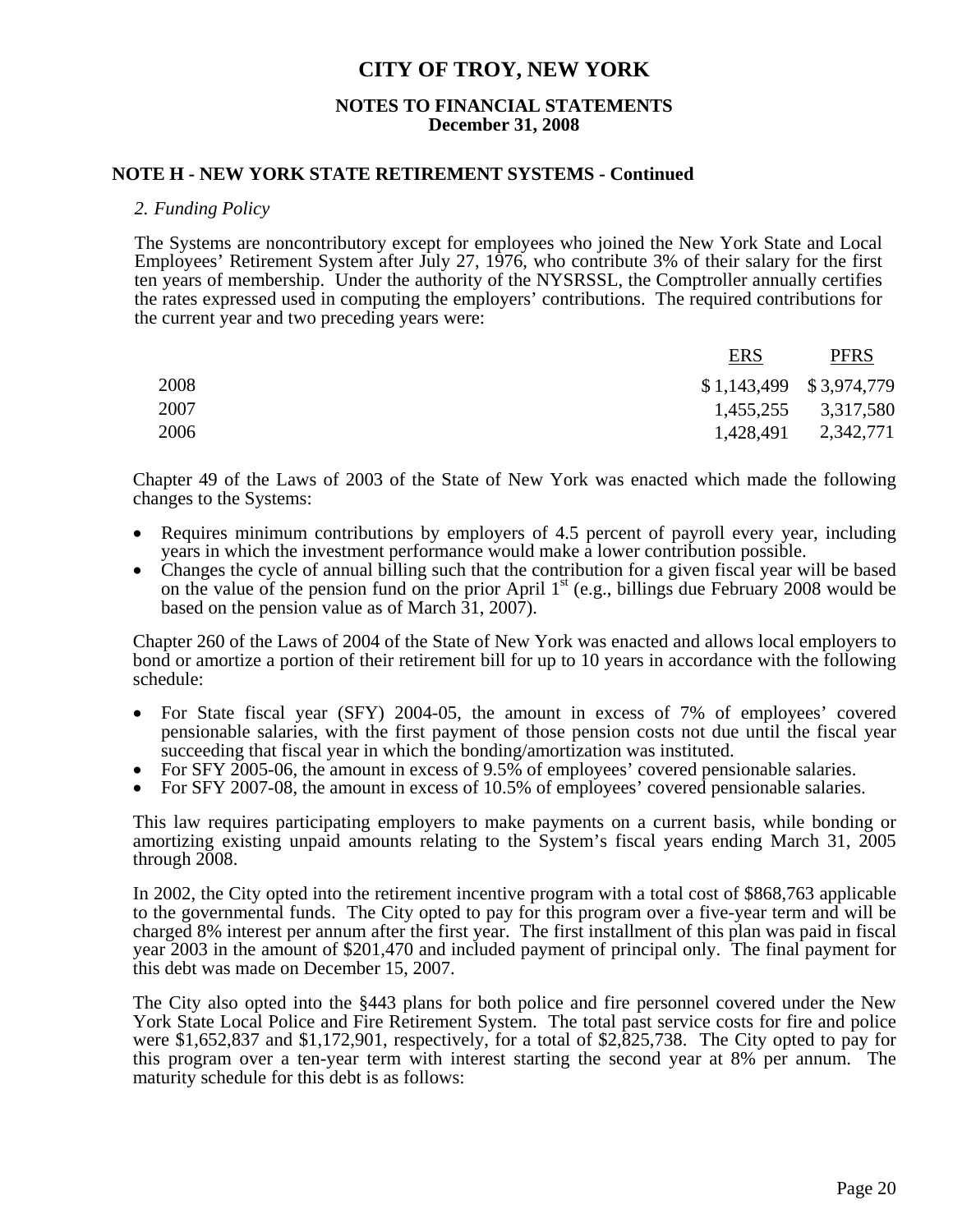#### **NOTES TO FINANCIAL STATEMENTS December 31, 2008**

#### **NOTE H - NEW YORK STATE RETIREMENT SYSTEMS - Continued**

 *2. Funding Policy* - Continued

|                  | Fire       | Police    | <u>Total</u>              |
|------------------|------------|-----------|---------------------------|
| February 1, 2009 | \$181,058  | \$128,481 | 309,539<br>$\mathbb{S}^-$ |
| 2010             | 195,537    | 138,759   | 334,296                   |
| 2011             | 211,180    | 149,860   | 361,040                   |
| Total            | \$ 587,775 | \$417,100 | \$1,004,875               |

 The City amortizes the allowable amounts of \$527,873 for the Employees and \$1,513,819 for the Police and Fire Retirement Systems. The portion of these amortized liabilities covering the ninemonth period April 1, 2008 to December 31, 2008, \$395,569 and \$1,134,402, respectively, are included in the financial statements as non-current governmental liabilities.

#### **NOTE I - OTHER POSTEMPLOYMENT BENEFITS**

*Plan Description.* The City administers a single-employer defined benefit healthcare plan ("the Plan"). The Plan provides for continuation of medical insurance benefits for certain retirees and their spouses and can be amended by action of City subject to applicable collective bargaining and employment agreements. Employees covered include the employees of the CSEA, UFA, PBA, Command and non-represented employees. The plan is open to new entrants. The plan is subject to good faith collective bargaining between City and these covered employees. The Plan does not issue a stand alone financial report since there are no assets legally segregated for the sole purpose of paying benefits under the Plan.

*Funding Policy.* The obligations of the plan members, employers and other entities are established by action of City pursuant to applicable collective bargaining and employment agreements. The required contribution rates of the employer and the members vary depending on the applicable agreement. The employer currently contributes enough money to the plan to satisfy current obligations on a pay-as-you-go basis. The costs of administering the plan are paid by City. For the year ended December 31, 2008, the City contributed \$4,241,660 to the Plan. Some Plan members receiving benefits contribute a percent of their premium costs. Total member contributions were \$87,377 for the year ended December 31, 2008.

*Annual OPEB Cost and Net OPEB Obligation.* The City's annual other postemployment benefit (OPEB) cost (expense) is calculated based on the *annual required contribution of the employer (ARC).* The ARC represents a level of funding that, if paid on an ongoing basis, is projected to cover normal cost each year and to amortize any unfunded actuarial liabilities (or funding excess) over a period not to exceed thirty years. The following table shows the components of the City's annual OPEB cost for the year, the amount actually contributed to the plan, and changes in the City's net OPEB obligation to the Retiree Health Plan:

| Annual required contribution and OPEB expense | \$12,123,872 |
|-----------------------------------------------|--------------|
| Contributions made (expected)                 | (4,241,660)  |
| Increase in net OPEB obligation               | 7,882,212    |
| Net OPEB obligation, beginning of year *      |              |
| Net OPEB obligation, end of year              | 7,882,212    |
| * Not actuarially determined.                 |              |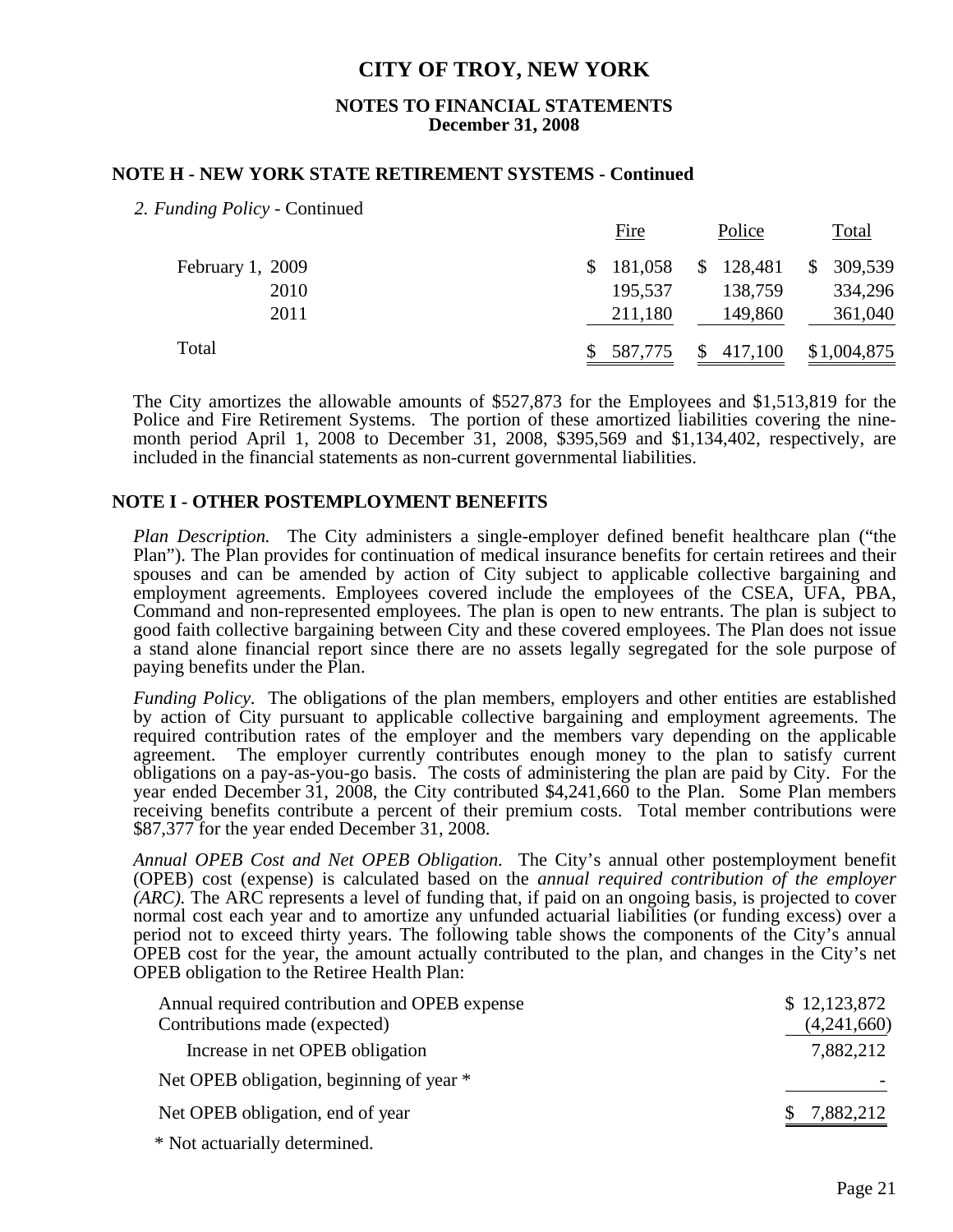#### **NOTES TO FINANCIAL STATEMENTS December 31, 2008**

#### **NOTE I - POSTEMPLOYMENT BENEFITS OTHER THAN PENSIONS - Continued**

The City's annual OPEB cost, the percentage of annual OPEB cost contributed to the plan, and the net OPEB obligation for fiscal year ended December 31, 2008, was as follows:

| Fiscal Year | Annual       | Percentage of           | <b>Net</b>  |  |
|-------------|--------------|-------------------------|-------------|--|
|             | <b>OPER</b>  | <b>Annual OPEB</b>      | <b>OPER</b> |  |
|             | Cost         | <b>Cost Contributed</b> | Obligation  |  |
| 12/31/08    | \$12,123,872 | 35.0%                   | \$7,882,212 |  |

*Funded Status and Funding Progress.* As of December 31, 2008, the actuarial accrued liability for benefits was \$163,626,595, all of which was unfunded. The covered payroll (annual payroll of active employees covered by the plan) was \$27,939,675, and the ratio of the unfunded actuarial accrued liability to the covered payroll was 585.6%.

The projection of future benefit payments for an ongoing plan involves estimates of the value of reported amounts and assumptions about the probability of occurrence of events far into the future. Examples include assumptions about future employment, mortality, and the healthcare cost trend. Amounts determined regarding the funded status of the plan and the annual required contributions of the employer are subject to continual revision as actual results are compared with past expectations and new estimates are made about the future. The schedule of funding progress, presented as required supplementary information following the notes to the financial statements, presents multiyear trend information about whether the actuarial value of plan assets is increasing or decreasing over time relative to the actuarial accrued liabilities for benefits.

*Methods and Assumptions.* Projections of benefits for financial reporting purposes are based on the substantive plan (the plan as understood by the employer and plan members) and include the types of benefits provided at the time of each valuation and the historical pattern of sharing of benefit costs between the employer and plan members to that point. The methods and assumptions used include techniques that are designed to reduce the effects of short-term volatility in actuarial accrued liabilities and the actuarial value of assets, consistent with the long-term perspective of the calculations.

The following simplifying assumptions were made:

*Retirement age for active employees -* Based on the historical average retirement age for the covered group according to the NY State Retirement System schedule, active plan members were assumed to retire as early as age fifty-five.

*Marital status -* 80% of employees are assumed married. Females are assumed to be three years younger than males. Actual spouse coverage information was used for retirees where available.

*Mortality - Life expectancies were based on RP 2000 mortality tables for Males and Females.* 

*Turnover* - The Ultimate Turnover Rates from the Vaughn table was used as the basis for developing an expected future working lifetime assumption for purposes of allocating to periods the present value of total benefits to be paid.

*Healthcare cost trend rate -* The expected rate of increase in healthcare insurance premiums was based on projections of the Office of the Actuary at the Centers for Medicare & Medicaid Services. A rate of 12% initially, reduced to an ultimate rate of 5% after five years, was used.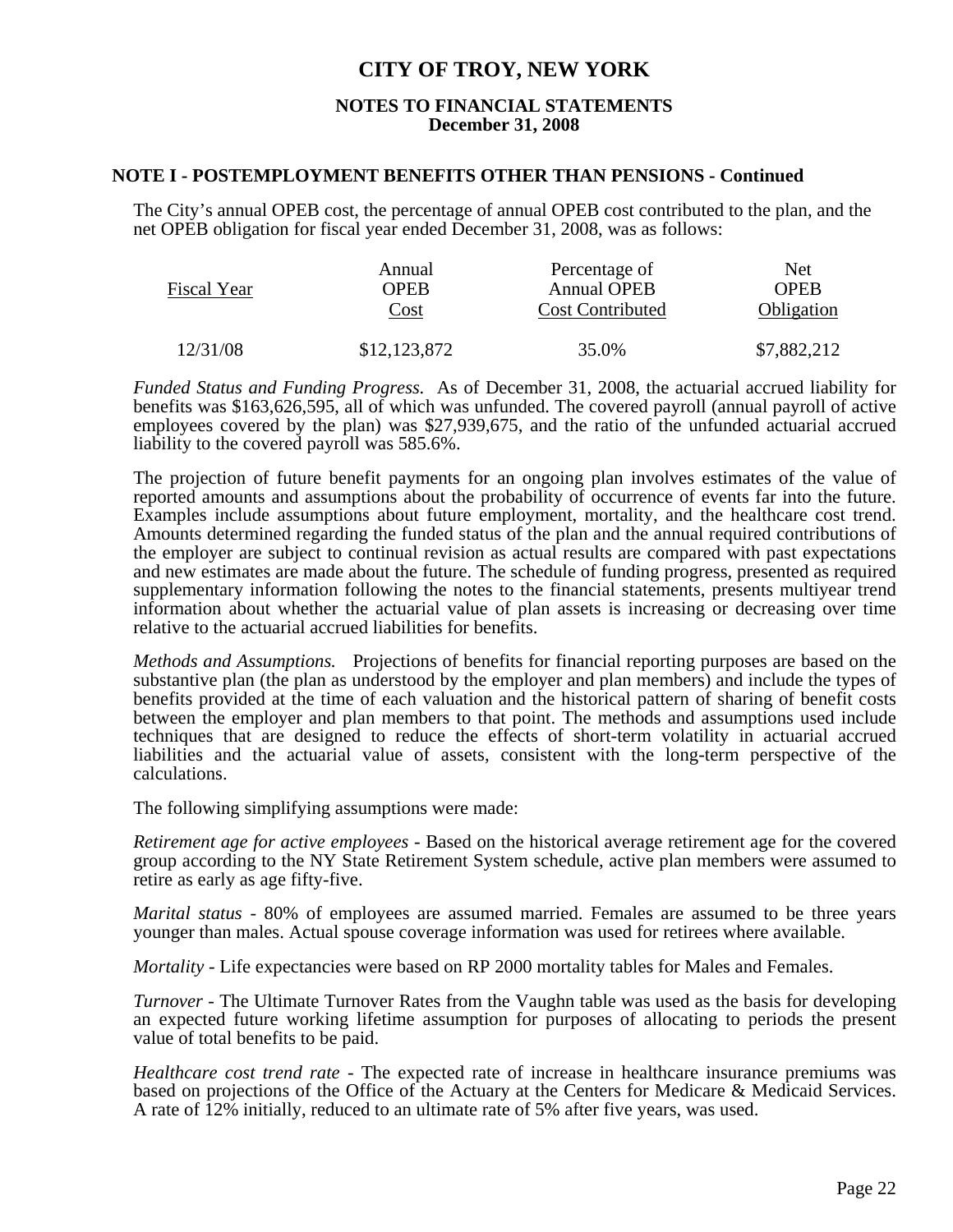#### **NOTES TO FINANCIAL STATEMENTS December 31, 2008**

#### **NOTE I - POSTEMPLOYMENT BENEFITS OTHER THAN PENSIONS - Continued**

*Health insurance premiums -* 2008 health insurance premiums for retirees were used as the basis for calculation of the present value of total benefits to be paid.

*Inflation rate -* The expected long-term inflation assumption of 3.3% was based on projected changes in the Consumer Price Index for Urban Wage Earners and Clerical Workers (CPI-W) in *The 20X1 Annual Report of the Board of Trustees of the Federal Old-Age and Survivors Insurance and Disability Insurance Trust Funds* for an intermediate growth scenario.

*Payroll growth rate -* No salary increases were assumed since benefits are not based on compensation.

Based on the historical and expected returns of the City's short-term investment portfolio, a discount rate of 4% was used. In addition, a simplified version of the entry age actuarial cost method was used. The unfunded actuarial accrued liability is being amortized as a level percentage of projected payroll on an open basis. The remaining amortization period at December 31, 2008, was thirty years.

|                   |                       | Actuarial<br>Accrued    |                             |                |                |                          |
|-------------------|-----------------------|-------------------------|-----------------------------|----------------|----------------|--------------------------|
|                   |                       | Liability               |                             |                |                | UAAL as a                |
| Actuarial         | Actuarial<br>Value of | $(AAL)$ -<br>Simplified | Unfunded<br>AAL             | Funded         | Covered        | Percentage<br>of Covered |
| Valuation<br>Date | Assets<br>(a)         | Entry Age<br>(b)        | (UAAL)<br>(b/a)             | Ratio<br>(a/b) | Payroll<br>(c) | Payroll<br>((b/a)/c)     |
|                   |                       |                         |                             |                |                |                          |
| 12/31/08          | \$0                   |                         | \$163,626,595 \$163,626,595 | 0.0%           | \$27,939,675   | 585.6%                   |

### **NOTE J - CITY AND STATE ACTIONS**

 During 1994, State legislation (1994 Act) was adopted which allowed the City to sell notes or bonds for the purpose of liquidating cumulative and projected deficits in the City's General Fund under certain conditions contained in the 1994 Act. The 1994 Act also created a Supervisory Board to review and make recommendations on certain financial practices of the City. The five-member Board is headed by the State Comptroller.

 The State Legislature amended the 1994 Act (the 1994 Act, as amended during 1995, is referred to as the "Original Financial Control Act") to provide the Supervisory Board with control over the City's financial situation.

 During July 1996, the State Legislature adopted Chapters 444 and 445 of the Laws of 1996, which further amended the Original Financial Control Act. The principal purposes of Chapters 444 and 445 were to allow the City to restructure its annual debt services requirements, to reinforce existing controls over the City's authority to contract indebtedness or enter into other long-term financing arrangements, and to strengthen the credit of the MAC. The Original Financial Control Act, as amended by Chapters 444 and 445 of the Laws of 1996, is hereinafter referred to as the "Financial Control Act."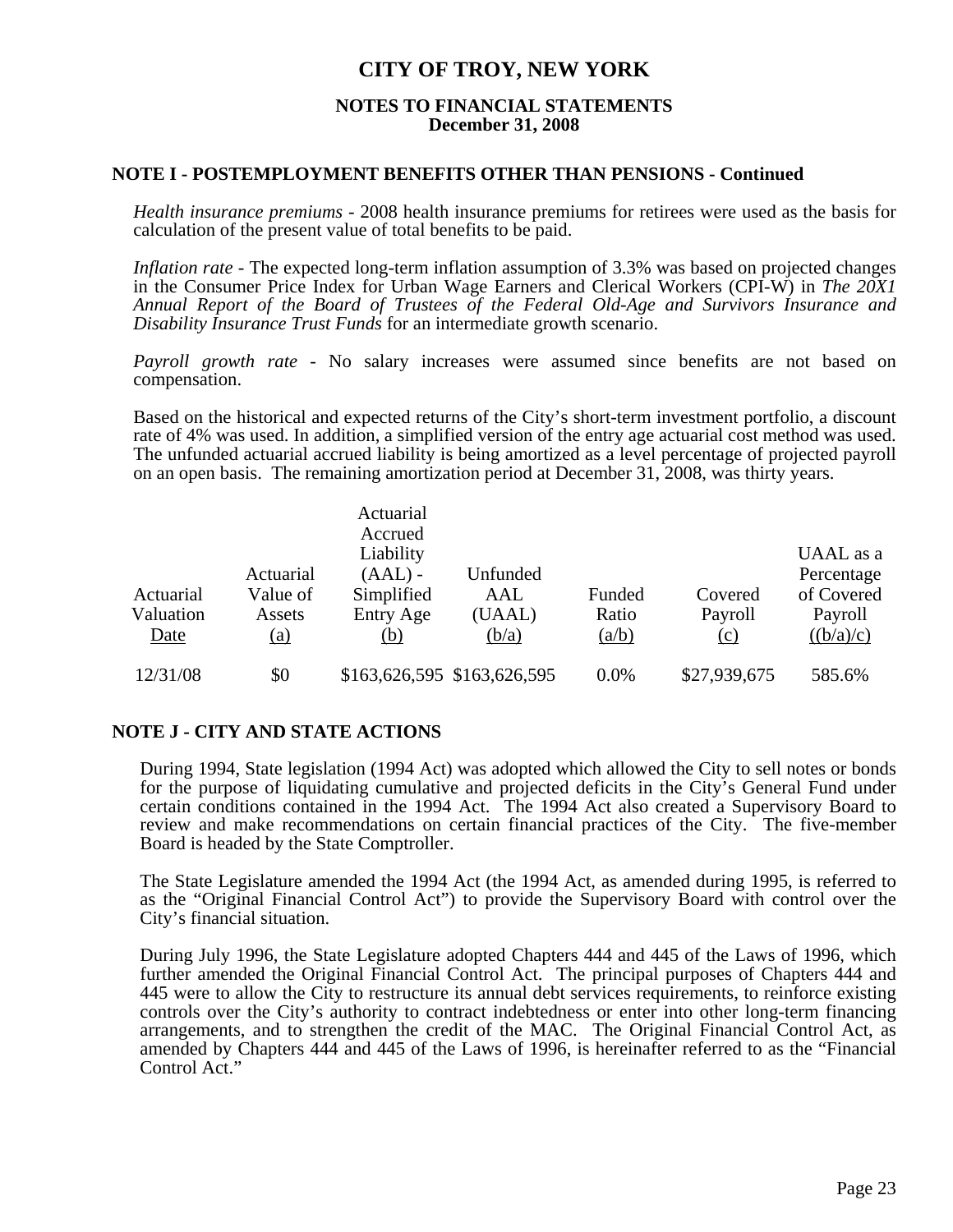#### **NOTES TO FINANCIAL STATEMENTS December 31, 2008**

#### **NOTE J - CITY AND STATE ACTIONS - Continued**

During 1995, the State Legislature created the MAC.

- 1. The MAC is a corporate governmental agency and instrumentality of the state constituting a public benefit corporation. The MAC Board is made up of five members, three appointed by the Governor, one by the Senate Majority Leader, and one by the Speaker of the State Assembly.
- 2. The MAC was established for the purpose of providing financing assistance and fiscal monitoring for the City. The Financial Control Act authorized the MAC to provide financing assistance to the City if the Mayor certified to the MAC that funds are required by the City to enable it (1) to pay for any item which is permitted by law to be included in the City's capital budget for the fiscal year for which such certification is made, including payments to reimburse the General Fund for monies advanced and expended for any such item, (2) to pay operating expenses, (3) to liquidate all or a portion of the City's deficits for the years 1993 through 1995, both inclusive, or to pay, at maturity, or on the redemption date, the principal of and interest on obligations of the City issued for such purposes, (4) to acquire, or cause to be acquired, all or a portion of the real or personal property leased by the City pursuant to one or more lease agreements between the City and the LDC, including the financing of the payment of any judgments or comprised or settled claims against the City relating to such real or personal property, (5) to pay at maturity, or on the redemption date, the principal and interest of obligations of the City previously issued to finance any item in the current or any prior fiscal year, and (6) to pay for the costs of the closure of the City's landfill. The Financial Control Act authorized the MAC to issue bonds and notes in an aggregate principal amount of up to \$71 million for the purposes set forth in items  $(1)$ ,  $(3)$ ,  $(4)$ ,  $(5)$ , and  $(6)$  just mentioned.
- 3. The refinancing obligations will be general obligations of the MAC payable from the sources described below. Amounts will be subject to a lien including the following:
	- a. Amounts to be derived from the sales tax, after those amounts have been appropriated by the state from the Municipal Assistance Tax Fund where they are first deposited, and transferred to the MAC or a trustee;
	- b. Amounts to be derived from state aid, after those amounts have been appropriated by the state from the Municipal Assistance State Aid Fund (State Aid Fund) where they are first deposited, and transferred to the MAC or a trustee;
	- c. Amounts to be derived from payments made by the State for the purpose of providing a minimum debt coverage ratio of 1.5 to 1, after those amounts have been appropriated by the State from the State Aid Fund where they are first deposited, and transferred to the MAC or a trustee; and,
	- d. Any monies or securities held in the funds established under a general resolution (other than (i) the operating fund and (ii) the rebate fund).

 The amounts described in a., b., and c. above are required to be paid to the MAC from two special funds established under the State Finance Law and held in the custody of the Comptroller, the Municipal Assistance Tax Fund, and the State Aid Fund. The Financial Control Act requires the Comptroller to make payments from those special funds to the MAC, in accordance with a schedule to be delivered by the MAC annually, as required under the Act and the General Resolution. That schedule, which may be revised from time to time, sets forth the MAC's cash requirements, including debt service payments and amounts required to meet the 1.5:1 debt-service-coverage requirement.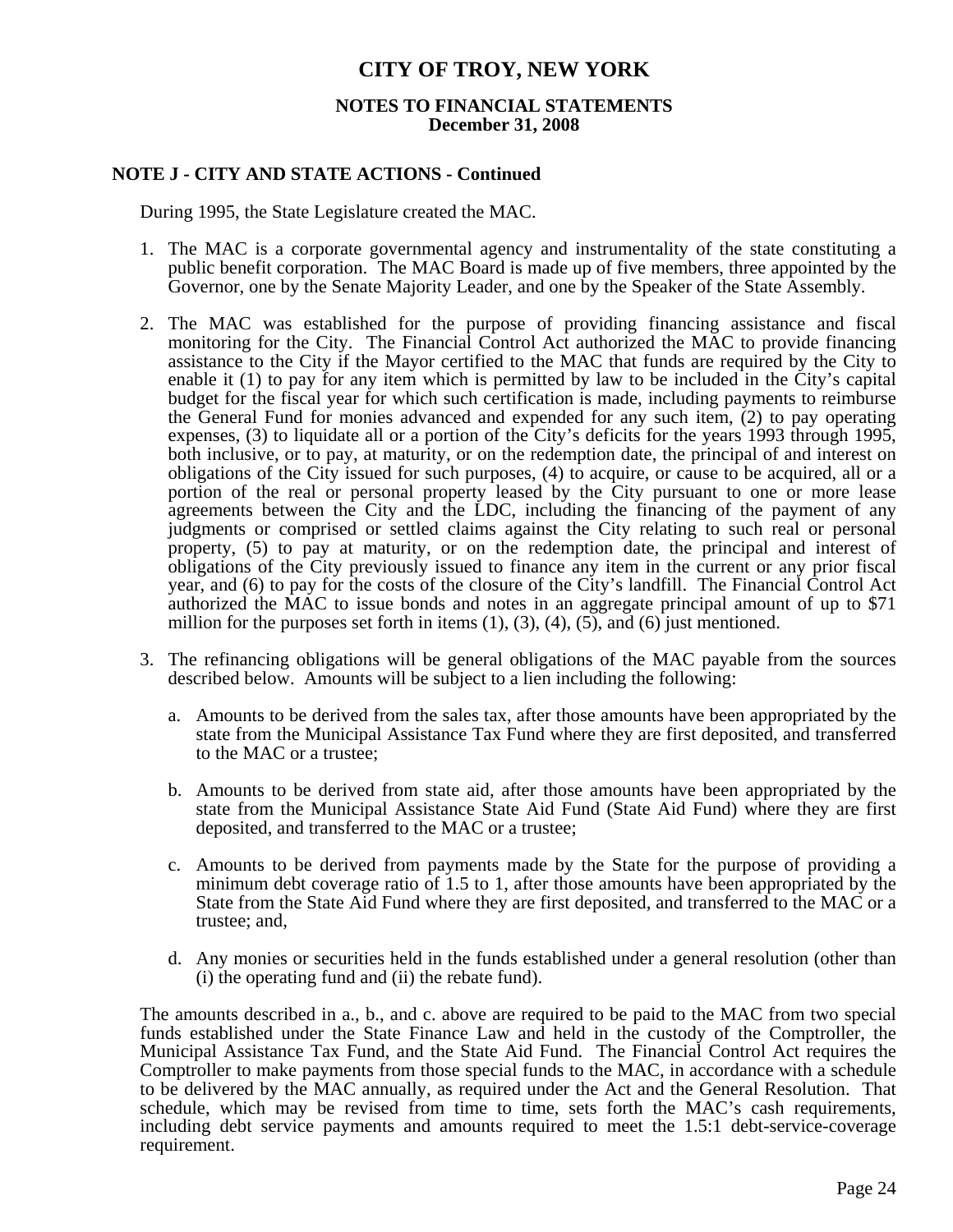#### **NOTES TO FINANCIAL STATEMENTS December 31, 2008**

#### **NOTE K - LANDFILL**

 During November 1993, directives were issued by the state and federal governments ordering the City to discontinue receiving solid waste at their landfill facility. In addition to the stop order, the City was ordered to close the facility and initiate a program to both maintain and monitor the closed site for the following thirty years. The City utilized the services of the MAC to obtain the financing necessary to close the landfill (project) and fund the costs associated with the monitoring requirements. The project was completed during March 1999, and long-term financing has been disclosed under Note G2, repayment agreements.

 As a means of recognizing the potential cost to the City for the monitoring of the landfill, the City has recorded a non-current governmental liability based on annual projections prepared by its consulting engineers. The amount currently projected is \$30,000 per year for the next twenty-one years, for a total of \$570,000.

#### **NOTE L - COMMITMENTS AND CONTINGENCIES**

 *1. Sales and Use Tax* 

 On February 28, 2005, the City and County renewed their current agreement that was in effect for the period December 1, 1999 through November 30, 2004, whereby the City agreed to:

- a. Extend the term of the agreement from December 1, 2004 through November 30, 2009;
- b. Receive 18.07% of the local share of the 3% County-wide sales and use tax;
- c. Receive 24.37% of the local share of the additional 1% County-wide sales and use tax effective September 1, 1994, and
- d. Repay \$165,000 of the \$330,000 balance remaining with respect to the \$440,000 obligation due to the County by the City pursuant to the sales tax agreement between the parties dated November 23, 1982. The payment of \$165,000 was deducted by the County from the March 15, 2005, sales and use tax distribution due to the City. The remaining balance of \$165,000, after the March 15, 2005 payment, shall be paid by the City to the County without interest over a period of ten years at \$16,500 per year.
- *2. Due to Other Governments*

Due to other governments includes:

#### *General Fund*

- a. The City acts as a tax collection agent for delinquent school taxes for the two School Districts, as well as tax and sewer rents for the County. A liability of \$2,050,367 and \$4,341,068, respectively, represents the amount owed to these entities at December 31, 2008.
- b. The amount of uncollected 1985-2008 County taxes totaling \$2,235,746, and the amount of uncollected sewer rent at December 31, 2008, totaling \$650,787, will be paid only after they have been collected.
- c. Other miscellaneous items due to other governments totaling \$16,500 not related to (a) and (b) as of December 31, 2008.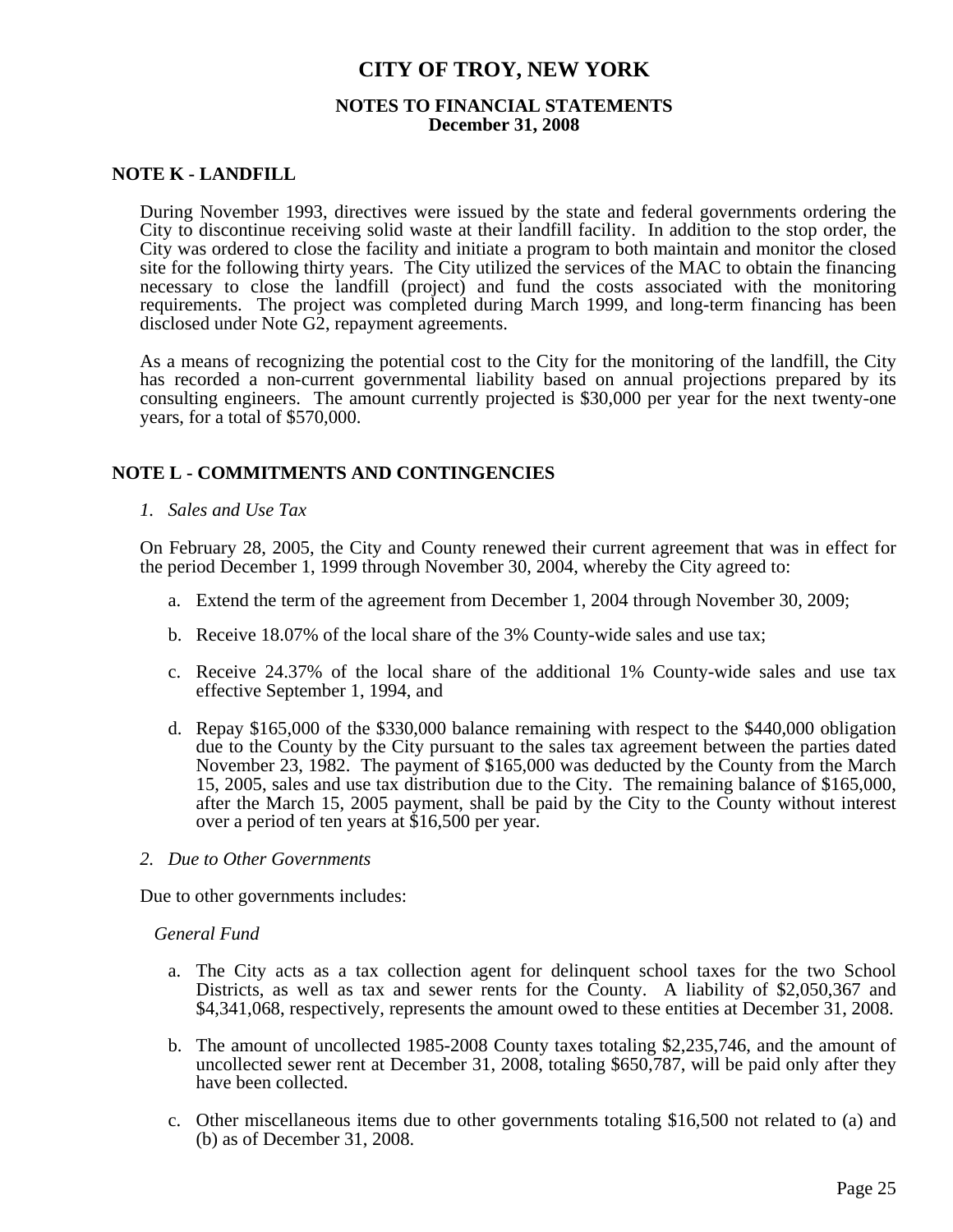#### **NOTES TO FINANCIAL STATEMENTS December 31, 2008**

### **NOTE L - COMMITMENTS AND CONTINGENCIES - Continued**

#### *2. Due to Other Governments* - Continued

#### *Special Grant Fund*

a. The balance of \$214,643 is due to other governments in relation to the Home Investment Partnership Program.

#### *3. Self-Insurance*

 The City has established self-insurance programs for workers' compensation, unemployment, health benefits, and personal injury. The purpose of establishing various self-insurance programs was to minimize the total insurance costs to the City. Management budgets the expenditures in the related funds to the extent they can be projected.

 The City uses an outside administrator to process and pay claims made under the health insurance and workers' compensation programs. The health administrator receives \$26.50 per contract per month of claims and a \$31.28 pooling (stop loss) charge per contract per month for health and \$4.00 per contract per month for dental. The City also pays a fee of \$2,616 per month for medical consulting services and \$3,850 per month for workers' compensation consulting services. The health insurance program covers all eligible City employees and their covered dependents up to \$125,000 per year per covered individual.

 As of December 31, 2008, the City has recognized a liability of approximately \$522,642 in the General, Water, and Sewer Funds, representing claims incurred prior to December 31, 2008, but disbursed by the administrator during 2008.

#### *4. Lawsuits*

 The City is a defendant in a number of lawsuits. The City has recognized an accrued non-current liability for judgments and claims of \$176,000 to allow for future claims on certain pending matters.

#### *5. Grant Programs*

 The City participates in a number of grant programs. These programs are subject to financial and compliance audits by the grantors or their representatives. The City believes, based upon its review of current activity and prior experience, the amount of disallowances resulting from these audits, if any, will not be significant to the City's financial position or results of operations.

#### *6. Housing Trust Fund Corporation*

 The City has several program agreements with the State of New York Housing Trust Fund Corporation (HTFC). Under these program agreements, HTFC funds are awarded to the City on a conditional basis. The City and its subrecipients must satisfy certain conditions prior to HTFC granting a forgiveness of these conditional awards. Until HTFC grants this forgiveness, a contingent liability exists. The City believes that the conditions set forth in the program agreement will be satisfied, resulting in no significant adverse effects on the City's financial position or results of operations.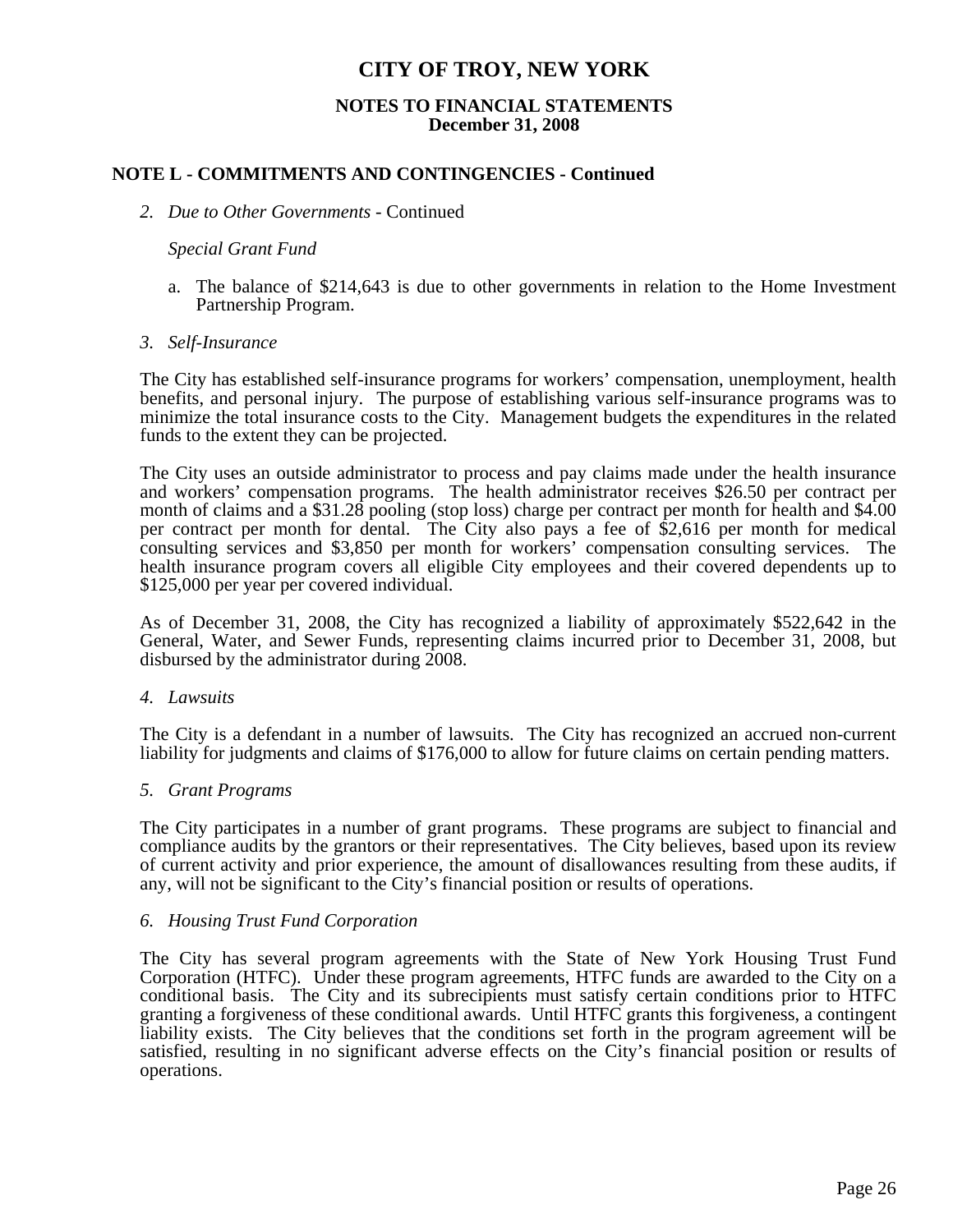#### **NOTES TO FINANCIAL STATEMENTS December 31, 2008**

#### **NOTE L - COMMITMENTS AND CONTINGENCIES - Continued**

#### *7. Federal Loan Guarantee Program*

 The City has obtained funds from the United States Department of Housing and Urban Development (HUD) under a federally-sponsored loan guarantee program. The City has loaned these funds for the purpose of community development activities and expects to receive repayment in the future. The City is responsible for repayment to HUD and has pledged future community development block grants to secure repayment.

#### **NOTE M - ACCOUNTING STANDARDS ISSUED BUT NOT YET IMPLEMENTED**

 During June 1999, GASB issued Statement 34, *Basic Financial Statements - and Management's Discussion and Analysis - for State and Local Governments* (GASB No. 34). GASB No. 34 established new financial reporting requirements for state and local governments throughout the United States. If implemented, GASB No. 34 creates new information and restructures much of the information that governments have presented in the past. These new requirements were developed to make annual reports more comprehensive and easier to understand and use. GASB No. 34 was effective for the City as of January 1, 2003, but is not required by the New York State Office of the State Comptroller.

 During June 2001, GASB issued Statement 38, *Certain Financial Statement Note Disclosures* (GASB No. 38). GASB No. 38 established and modified disclosure requirements related to the summary of significant accounting policies, actions taken to address violations of significant finance-related legal and contractual provisions, debt and lease obligations, short-term debt, desegregations of receivable and payable balances, and interfund balances and transfers. GASB No. 38 applies to all state and local governments. GASB No. 38 was effective for the City as of January 1, 2003, but is not required by the New York State Office of the State Comptroller.

GASB Statement No 51, *Accounting and Financial Reporting for Intangible Assets* (GASB No. 51), establishes accounting and financial reporting requirements for intangible assets in an effort to reduce inconsistencies in accounting and financial reporting of intangible assets. GASB No. 51 is effective for the City as of January 1, 2010.

GASB Statement No. 52, *Land and Other Real Estate Held as Investments by Endowments*, establishes consistent standards for the reporting of land and other real estate held as investments by essentially similar entities. It requires endowments to report their land and other real estate investments at fair value. Governments also are required to report the changes in fair value as investment income and to disclose the methods and significant assumptions employed to determine fair value, and other information that they currently present for other investments reported at fair value. This statement is effective for the City as of January 1, 2009.

GASB Statement No. 53, *Accounting and Financial Reporting for Derivative Instruments*, addresses the recognition, measurement, and disclosure of information regarding derivative instruments entered into by state and local governments. This statement is effective for the City as of January 1, 2010.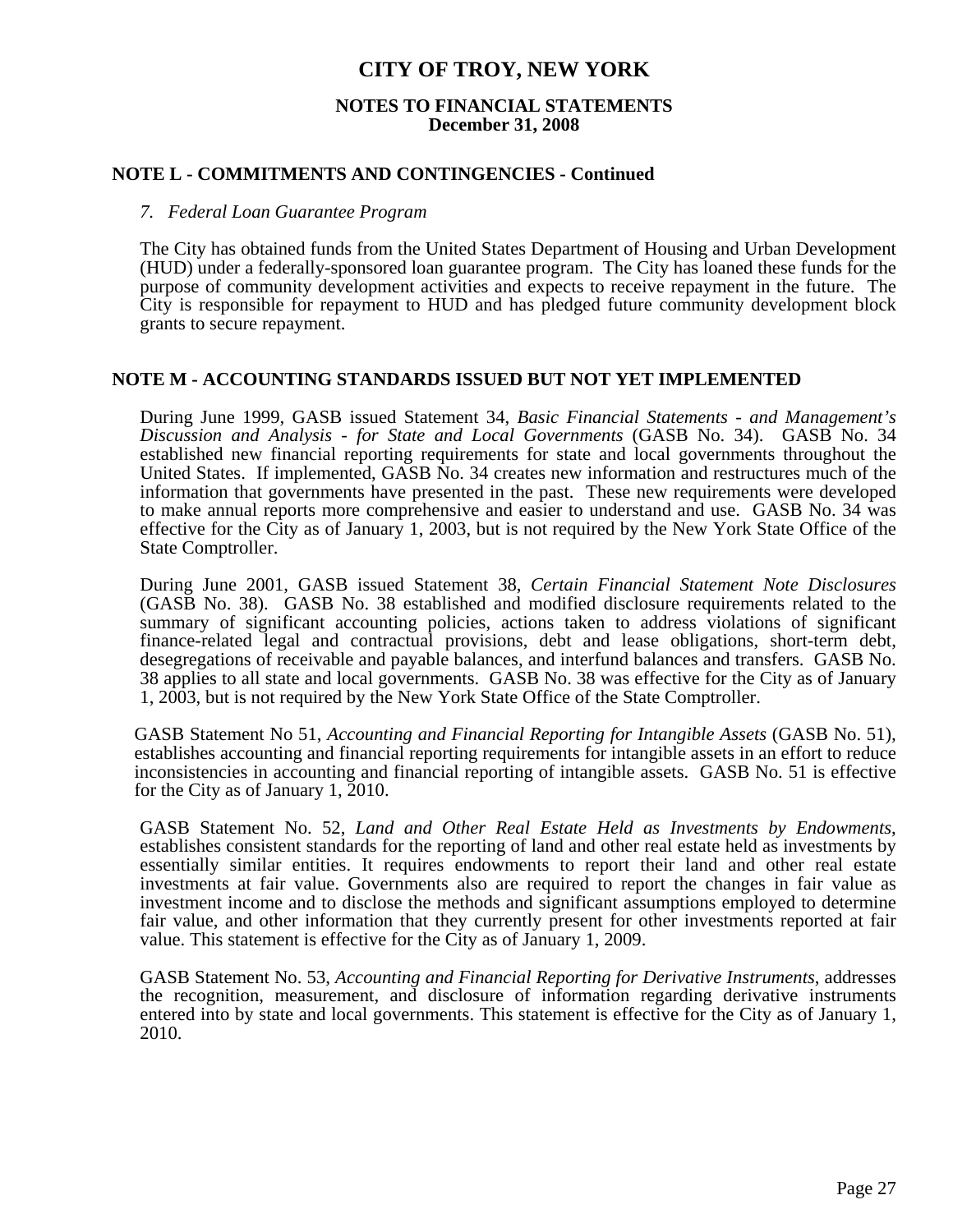#### **NOTES TO FINANCIAL STATEMENTS December 31, 2008**

#### **NOTE M - ACCOUNTING STANDARDS ISSUED BUT NOT YET IMPLEMENTED - Continued**

GASB Statement No. 54, *Fund Balance Reporting and Governmental Fund Type Definitions,* establishes accounting and financial reporting requirements intended to enhance the usefulness of fund balance information by providing clearer fund balance classifications that can be more consistently applied and by clarifying the existing governmental fund type definitions. This Statement establishes fund balance classifications that comprise a hierarchy based primarily on the extent to which a government is bound to observe constraints imposed upon the use of the resources reported in governmental funds. This statement is effective for the City as of January 1, 2011.

 Management is not able to estimate the extent of the potential impact of these Statements on the City's financial statements.

#### **NOTE N - SUBSEQUENT EVENTS**

On February 5, 2009 the City Council passed an ordinance authorizing the amendment of the Capital Traffic Signalization Phase II project in the amount of \$1,644,754 to allocate additional funds per the authorization of the New York State Department of Transportation for the purpose of constructing new traffic signals in a designated downtown area.

On March 5, 2009, the City Council passed an ordinance authorizing an appropriation from the 2008 capital reserve fund balance to establish and fund a capital budget account for the purpose of the fit up and the move of City Hall to the former Verizon building (1776 Sixth Avenue) in the amount of \$558,000. In January 2009, the City of Troy began making lease payments pursuant to a lease agreement for the new City Hall building (1776 Sixth Avenue). The lease was approved in late 2008 and amounts relative to the lease were appropriated in the 2009 budget.

On March 5, 2009, the City Council passed an ordinance authorizing an amendment to the 2009 General Fund Budget to accept a "State Urban Area Supplemental Program" grant in the amount of \$325,000 on behalf of the Department of Homeland Security for the development and purchase of an enhanced communications, security, and computer systems. This grant will be used to enhance and upgrade radio communication base stations to provide continuous operation during time of incidents; to upgrade the TPD portable radios; to restrict and control access to the Water Plant; for the purchase of a backup server system to ensure continuation of both public safety and government services in the event of a major incident; to provide an in-house CBRNE Unit capable of immediate response to CBRNE incidents within the City; to purchase security cameras and other related equipment, and to pay for training relative to the CBRNE.

On March 5, 2009, the City Council passed an ordinance authorizing the amendment of the 2009 Special Revenue Fund to establish a project for testing and remediation of the waterfront park site off of Ingall's Avenue (formerly Jack's Junkyard) in the amount of \$62,500. The sources of funds were \$50,000 from CDBG and \$12,500 from the Scenic Hudson Land Trust.

On March 5, 2009, the City Council passed an ordinance authorizing an amendment of the 2008-2009 CDBG one-year action plan budget to create a new public facilities project with existing CDBG funds for the North Street Firehouse neighborhood rehabilitation project. The existing funds were the result of the disallowed costs in a former Public Facilities CDBG account initially funding a firehouse roof replacement (\$60,000) and the Police Sub Station (38,090), as well as disallowed costs from a former civil enforcement project (\$59,102). Total allocations for the funding is \$157,192.